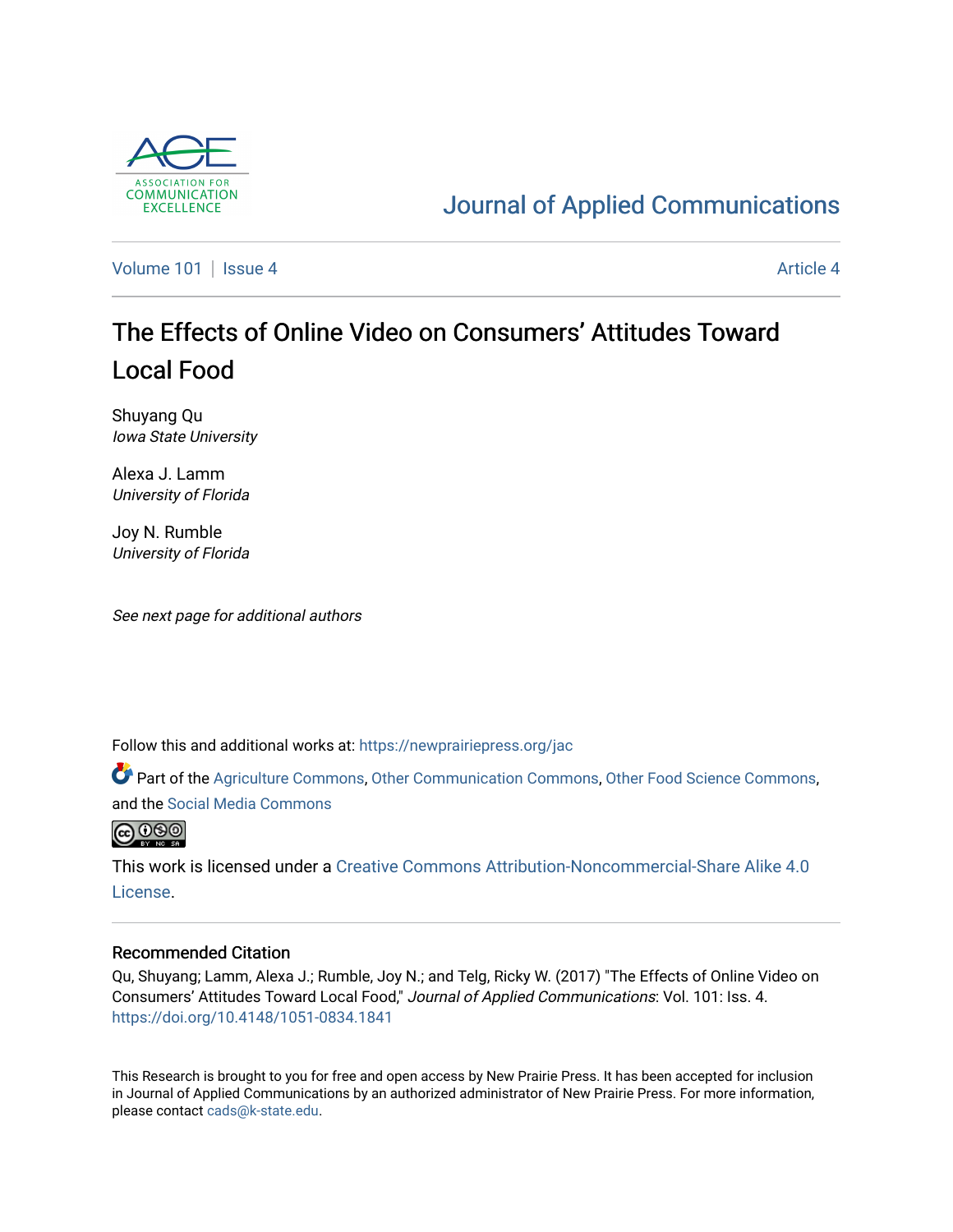# The Effects of Online Video on Consumers' Attitudes Toward Local Food

# **Abstract**

Marketers rate online video as their most utilized content medium. This study used a between-subject control group post-test-only experiment to investigate the effect of three local food messages delivered via online video on U.S. consumers' attitudes toward local food. The three 30-second videos each featured one of the documented benefits of local food: high quality, support of local economy, and strengthening of social connection. Results indicated all three video treatments yielded a positive attitude toward local food, while respondents in the control group had a neutral attitude. The video treatment featuring local food's high quality generated a significantly more favorable local food attitude than the other two video treatments. Although the social connection video treatment generated a positive attitude toward local food based on the real limits, it did not significantly differentiate from the control group. Communicators should consider using similar short, online videos for emphasizing the high quality of local food and its support of the local economy to promote local agricultural products. Future research should pair live-action or animated footage with the same messages in the video treatments to identify messages effectiveness. Researchers should also investigate why some individuals respond to local food's benefit of social connection more readily than the others, and identify strategies to use social connection media frame to promote local food.

## Keywords

Local food, framing, online video, national experiment, public attitude

#### Authors

Shuyang Qu, Alexa J. Lamm, Joy N. Rumble, and Ricky W. Telg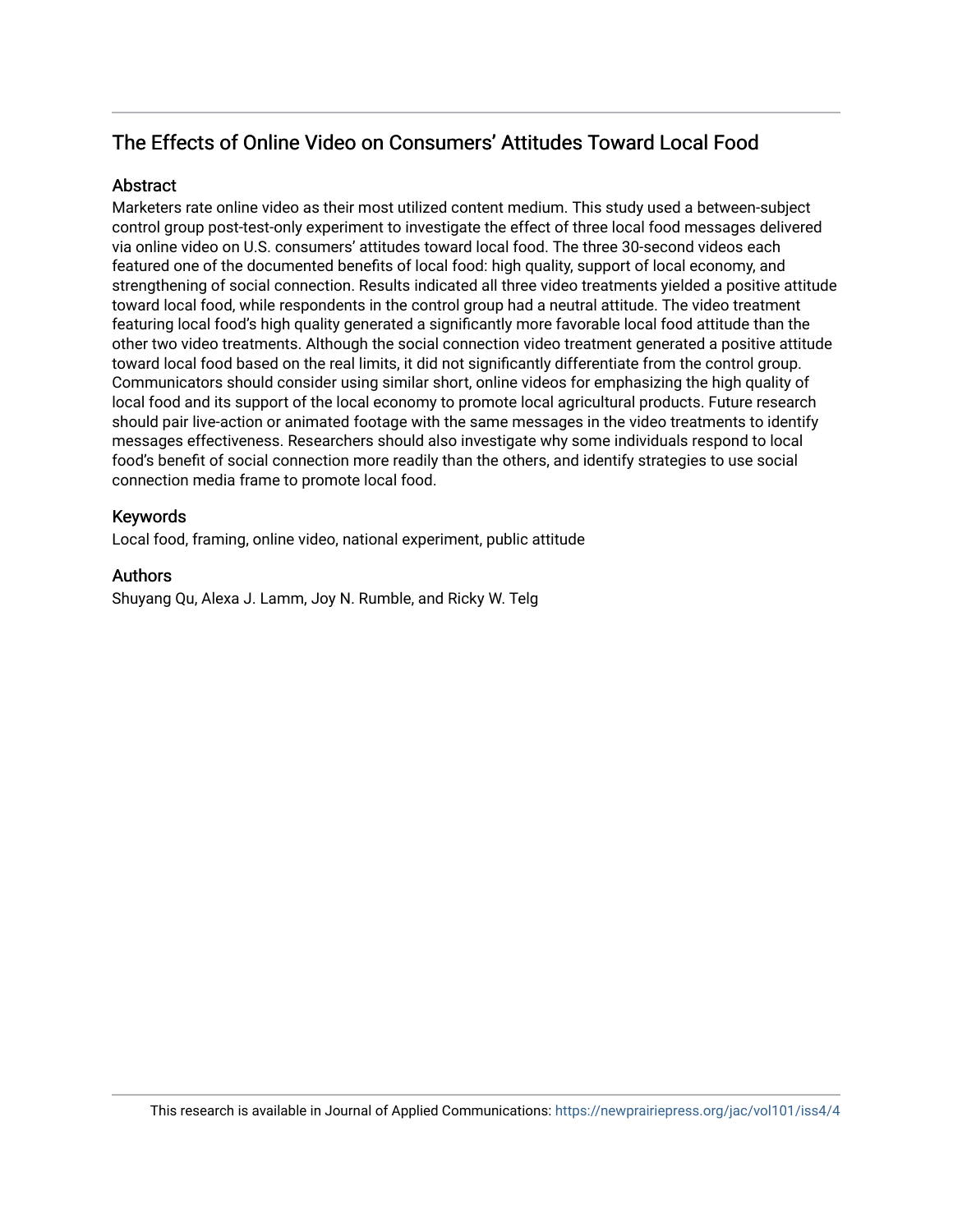#### **The Effects of Online Video on Consumers' Attitudes Toward Local Food**

Historically, the local food movement began with the formation of the Agricultural Adjustment Act (AAA) of 1933, which aimed to protect family farms from economic suffering caused by the Great Depression and severe drought in the 1930s (Rausser, 1992). More recently, the local food movement has encouraged direct, authentic connections among all parties in the food system, particularly between farmers and consumers, to reduce food distribution miles; provide local, fresh food; strengthen local economies; and enhance social capital (Feenstra, 2002). Positive media attention to the topic includes books such as *Fast Food Nation* (Schlosser, 2012) and *The Local Food Revolution* (Brownlee, 2016); films such as *A Place at the Table* (Jacobson, K., & Silvebush, 2013) and *Ingredients* (Bates, 2009); feature articles in the popular press, such as "With Food Hub, Premium Produce May Reach More New Yorkers' Plates" (Hu, 2016) and "When Community-Supported Agriculture Is Not What It Seems in The New York Times" (Moskin, 2016). These publications detailed issues the authors perceive within the current food system and emphasized how local food's superior food quality and its potential community, social, environmental, and economic impact can help solve related issues (Bates, 2009; Brownlee, 2016; Hu, 2016; Jacobson & Silverbush, 2013; Moskin, 2016; Schlosser, 2012).

However, not all discourses about the local food movement are positive. *The New York Times*  published an article titled *Do Not Buy Local*, which discussed the vague concept of local food, environmentally harmful practices that could exist, and the impact on the agricultural economy which enjoys a trade surplus (Conniff, 2007). Worldwatch Institute, an organization focusing on sustainability at societal and environmental levels, has published articles questioning what local food exactly means and whether local food is necessarily more environmentally friendly (Deweerdt, 2013). More recently, the *Tampa Bay Times* published articles criticizing restaurants who claim the food materials they used were local while sourcing food from the other side of the world. For example, one restaurant claimed they served "Florida blue crab" when the crab actually came from the Indian Ocean (Reiley, 2016).

Messages about the local food movement play an important role in influencing consumers' attitudes toward local food (Swann & Read, 1981). Understanding the audience's preferences for receiving certain message types as well as factors, such as consumers' "needs, moods, attitudes, or tastes" help determine which media source to use (Webster & Ksiazek, 2012, p. 41). Goodwin (2013a) suggested conducting message testing to address the local food conversation, and for agricultural communicators, winning the attention of an audience is the key to success (Webster, 2014), which makes using the most effective media channel or format for messages an important component to successfully reaching the targeted audiences.

The penetration of video is most apparent on mobile devices (Kirkpatrick, 2017). As a digital marketing method, online videos are one of the most powerful storytelling mediums for promoting products including agricultural products (Kirkpatrick, 2017; Schroeder, 2015) and marketers rated video as the most utilized content medium (Borowski, 2014). YouTube, an online video channel, enables its users to "discover, watch and share" videos, and attracted billions of viewers (YouTube, n.d., para. 1). Besides potentially large viewership, a video is a persuasive form of communication, because the faces, voices, emotions, and movements, depicted are rich in information and inherently attract human attention (Weinschenk, 2011, 2013). By 2019, video will account for 80% of all consumer-based Internet traffic, excluding video exchanged through peer-to-peer file sharing (Cisco, 2014).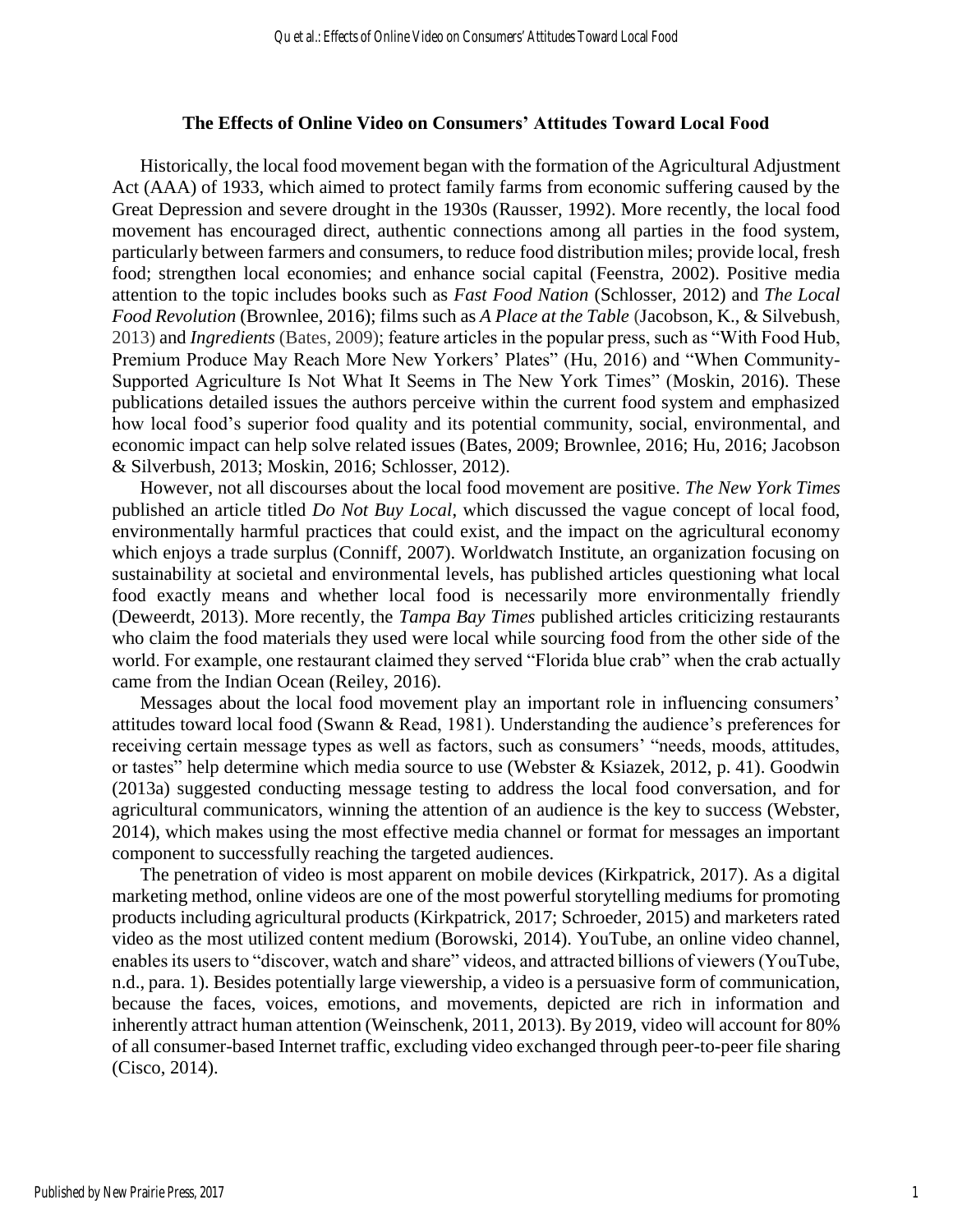As a means of delivering educational content, video interventions can be produced with limited resources and thus be cost-effective (Sweat, O'Donnell, & O'Donnell, 2001; Tuong, Larsen, & Armstrong, 2014). If used thoughtfully, video interventions also provide consistent delivery of educational messages in a variety of formats: videotapes, downloaded media files, or streaming videos on Internet websites (Gagliano, 1988). Videos shared on social media can quickly reach a broad audience making them an effective means of message communication (Backinger et al., 2011; Carson, 2011; Keelan, Pavri-Garcia, Tomlinson, & Wilson, 2007; Knosel & Jung, 2011). Special interest groups have successfully utilized online video campaigns to communicate about food, for example, Only Organic's *New Macdonald* song campaign and Chipotle's *Cultivate Festival* directly targeted their consumers (Schroeder, 2015).

The local food movement, as an attempt to enhance agriculture sustainability, faces opportunities as well as challenges for market expansion. As the demand for local food increases and communication about local food continues, it becomes important to understand the effects of the commonly portrayed local food benefits to the consumers. With the growing popularity of online video, this study sought to examine the effect of local food messages delivered through videos on consumers' attitudes toward local food.

#### **Theoretical Framework and Literature Review**

#### **Framing Theory**

The sociological approach to framing theory was used to guide this study (Heider & Simmel, 1944; Goffman, 1974). This approach focuses on the macroscopic level of framing, examining "media frames as outcomes of journalistic norms or organizational constraints" (Scheufele, 2000, p. 300). Aligning with the approach of framing theory, Entman (1991) indicated, "the essence of framing is sizing–magnifying or shrinking elements of the depicted reality to make them more or less salient" (p. 9). Shoemaker and Reese (1996) referred to framing as the way journalists and other communicators present information that may resonate with the existing schemas of an audience (Shoemaker & Reese, 1996). The sociological approach of framing functions under the assumptions that people form attitudes toward an issue by classifying and interpreting information that is available for them (Goffman, 1974; Scheufele, 2000).

Framing effect centers on the effect of media content on public opinion (Gamson & Lasch 1983; Gamson & Modigliani, 1989; Iyengar 1991; Nelson & Kinder 1996). Through stressing specific values, facts, and other considerations of an issue, framing provides the public with "greater apparent relevance to the issue than they might appear to have under an alternative frame" (Nelson, Clawson, & Oxley, 1997, p. 567). A framing analysis of how local food was covered by eight major metropolitan newspapers revealed most of the articles were positive about local food (Ruth-McSwain, 2012). Major themes identified from this study included (a) product awareness such as recipes and local food availability, (b) economic support of local food, (c) high quality of local food such as its taste, nutrition, and freshness; and (d) competitive price of local food because of shortened supply chain. However, framing effects are far from a magic bullet where an audience merely passively receives media information (Cantril, Gaudet, & Herzog, 1940). Extensive literature on framing has demonstrated framing effects are not universal and individual characteristics shape the influence of frames (Brewer, 2003; Druckman, 2001, 2004).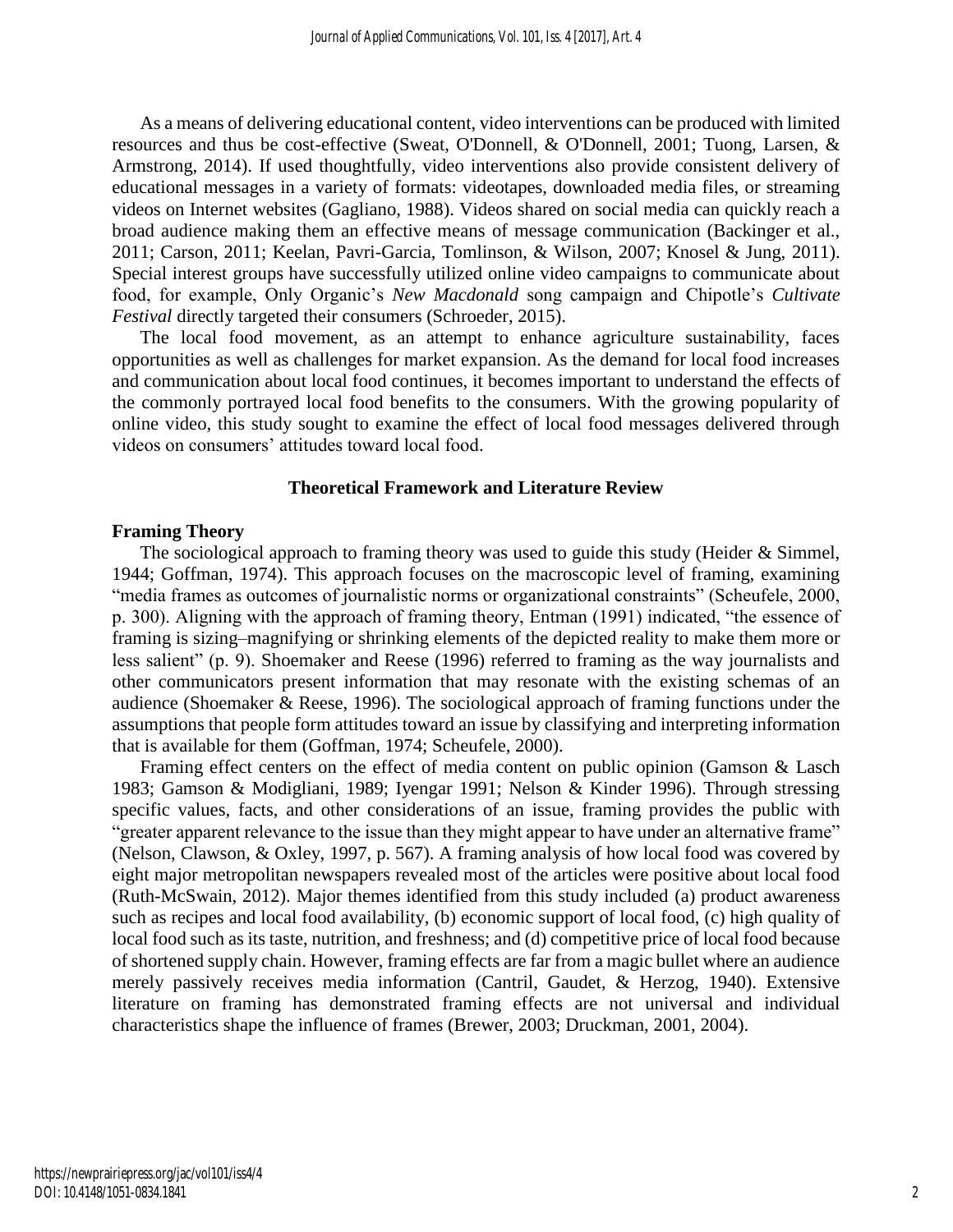#### **Local Food Benefits and Criticism**

Previous research identified a series of benefits and corresponding criticisms related to local food that have been or could be used as media frames to influence consumers' attitude toward local food. First, local food offers higher quality than food produced outside of a local area (Norberg-Hodge et al., 2002). In order to avoid damage during shipping and distribution, some fruits and vegetables, such as tomatoes, are often picked hard and green, and become ripened in storage or during transportation with ripening chemicals (Norberg-Hodge et al., 2002; Saarinen, Jantunen, & Haahtela, 2010). Fruits and vegetables produced using these methods are less flavorful and less nutritious than those naturally ripened on the farm (Norberg-Hodge et al., 2002). One way to get better-tasting fruits and vegetables to market with minimal nutrient loss is to sell or buy locally grown produce. An additional benefit of eating local food is the potential for local honey to help control allergic symptoms (without the use of conventional treatments) in consumers who suffer from seasonal allergies (Saarinen et al., 2010). When consumers shop through local market channels, (e.g. farmer's markets), the most commonly purchased food types were vegetables and fruits (Hodges & Stevens, 2013). Therefore, eating locally produced food also has the potential to improve nutrition because it increases the likelihood for a consumer to make healthier food choices (Martinez et al., 2010). Previous research has found the availability of local food is positively correlated with a decline in obesity (Ahern et al., 2011; Salois, 2011).

Secondly, some local food activists believe conventional, large-scale agriculture has squeezed the small producers and communities economically, and eventually driven small producers out of business (Gottlieb & Joshi 2010; Massey & Denton, 1993; Norberg-Hodge et al. 2002). Local food eliminates some of, if not all, the middlemen between producers and consumers, thus purchasing local food is believed to assist in reversing an unfair economic situation by keeping money spent on food in a smaller local system (Norberg-Hodge et al. 2002; Tropp, 2014). Because local food production and marketing are generally more labor-intensive than conventional large-scale production and wholesale marketing, the local food market can generate more employment (Hodges & Stevens, 2013). Otto (2010) found 152 farmer's markets in Iowa added 576 jobs and \$17.8 million in personal income. Florida local food was estimated to generate 183,000 full-time and part-time jobs and added over \$10 billion to value-added or Gross State Product from 2011 to 2012 (Hodges & Stevens, 2013). In addition, money staying in the local community also means economic support to local small businesses (Tropp, 2014). Compared to mainstream food distribution chains, local food producers receive a larger share of retail prices in the local food supply, resulting in up to seven times more net revenue in the local chain than those revenues received through the mainstream chains (King et al., 2010). Small independent retailers are also more likely to sell locally produced or made products than chain supermarkets (Norberg-Hodge et al., 2002). However, the return on investment of local direct marketing some local farmers and producers are unlikely to match the cost, uncertainty, and labor (Godette, Beratan, & Nowell, 2015).

Thirdly, local food systems can socially connect people in the community more readily than a conventional agricultural system (Hinrichs, 2000; Norberg-Hodge et al., 2002). Farmers markets and Community-Supported Agriculture (CSA) in small towns often become social events, with shoppers looking forward to meeting up with friends, neighbors, and farmers, while also purchasing food (Kolodinsky, Wang, & Pelch, 1999; Norberg-Hodge et al., 2002; Zepeda, & Deal, 2009). From a social movement standpoint, Kato (2014) has argued that local food markets, especially direct marketing channels, have the potential for community building. The purpose of community building is to empower individuals and neighborhood organizations in a community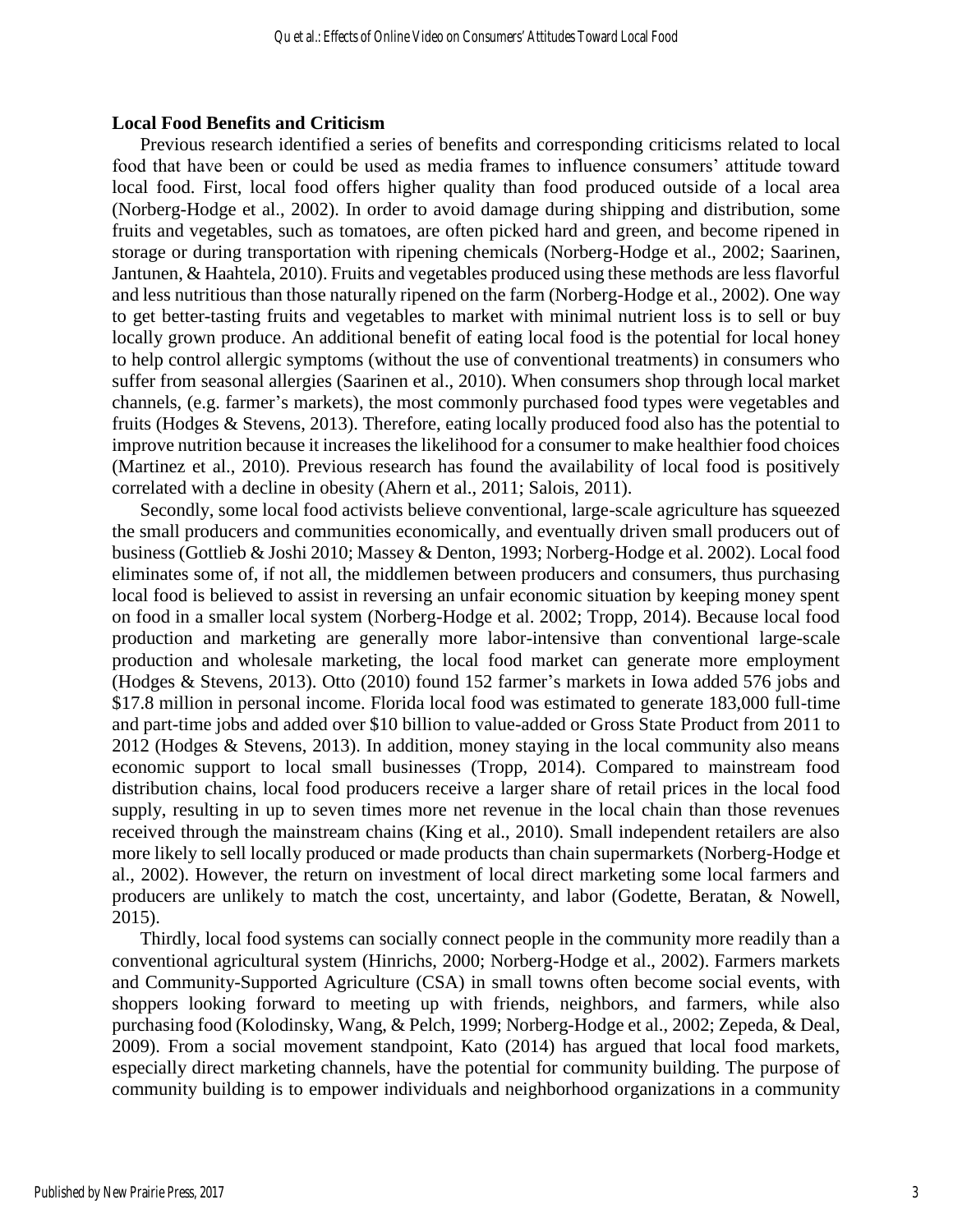with the skills and tools to cultivate positive social changes (Berlin, Brooks-Gunn, & Aber, 2011). A local food market brings together people with different interests and different social economic statuses. Such social togetherness enables people in the community to have a broader social awareness, to build connections with one another, to enhance the place they live, and to foster positive social changes (Kato, 2014; Perrett, & Jackson, 2015).

#### **Consumer Attitude Toward Local Food**

Mass media research values the concept of attitude because media recipients' attitudes moderate the relationships between the information being disseminated through the media and subsequent behavioral outcomes (Petty, Brinol, & Priester, 2009). Research found that consumer' attitudes toward local food are positive in general (Bianchi & Mortimer, 2015; Godette et al., 2015). The National Restaurant Association's "What's Hot" chef survey discovered consumers rated locally sourced meats and seafood as the top menu trend for 2014, followed by locally grown produce and environmentally sustainable food (National Restaurant Association, 2014). Grocery shoppers rated "more locally grown foods" as the second most desired improvement for grocery stores behind "price/cost savings" (National Grocery Association, 2014, p. 26). Several studies found consumers were willing to pay more for locally grown food for a variety of reasons, such as freshness and public good (Darby, Batte, & Roe, 2008; Penney & Prior, 2014; Thilmany, Bond, & Bond, 2008). For example, South Carolinians were willing to pay an average premium of about 27% for state-grown produce and about 23% for state-grown animal products compared to out-ofstate grown products (Carpio & Isengildina-Massa, 2008). Florida consumers preferred Florida grown strawberries over California strawberries and were willing to pay more for Florida grown strawberries (Ruth & Rumble, 2015).

Local food was consistently considered fresher, more nutritious (Chambers et al., 2007; Zepeda & Leviten-Reid, 2004), better for the local community (Morris & Buller, 2003; Qu, Roper, & Rumble, 2014; Thilmany et al., 2008), and more environmentally friendly (Gracia & Albisu, 2001; Zepeda & Leviten-Reid, 2004) than conventional products. Studies have found taste, freshness and supporting the local economy were the primary reasons for consumers to purchase local food (Defra, 2008; Onozaka, Glanz, Basil, Maibach, Goldberg, & Snyder, 1998; Nurse, & McFadden, 2010; Ragaert, Verbeke, Devlieghere, & Debevere, 2004; Weatherell, Tregear, & Allinson, 2003).

# **Purpose and Objectives**

This study sought to assess the effect of local food messages presented in a short, online video format on U.S. consumers' attitudes toward local food. The message frames used focused on the local food benefits of high quality, support of the local economy, and strengthening of social connections. The specific objectives were:

Objective 1: Determine respondents' attitudes toward local food after exposure to one of the online video treatment groups, each focusing on either local food's high quality, support of the local economy, or strengthening of social connections, or the control group.

Objective 2: Determine if respondents' attitudes toward local food differ when exposed to one of the online video treatment groups, each one focusing on either local food's high quality, support of the local economy, or strengthening of social connections, or the control group.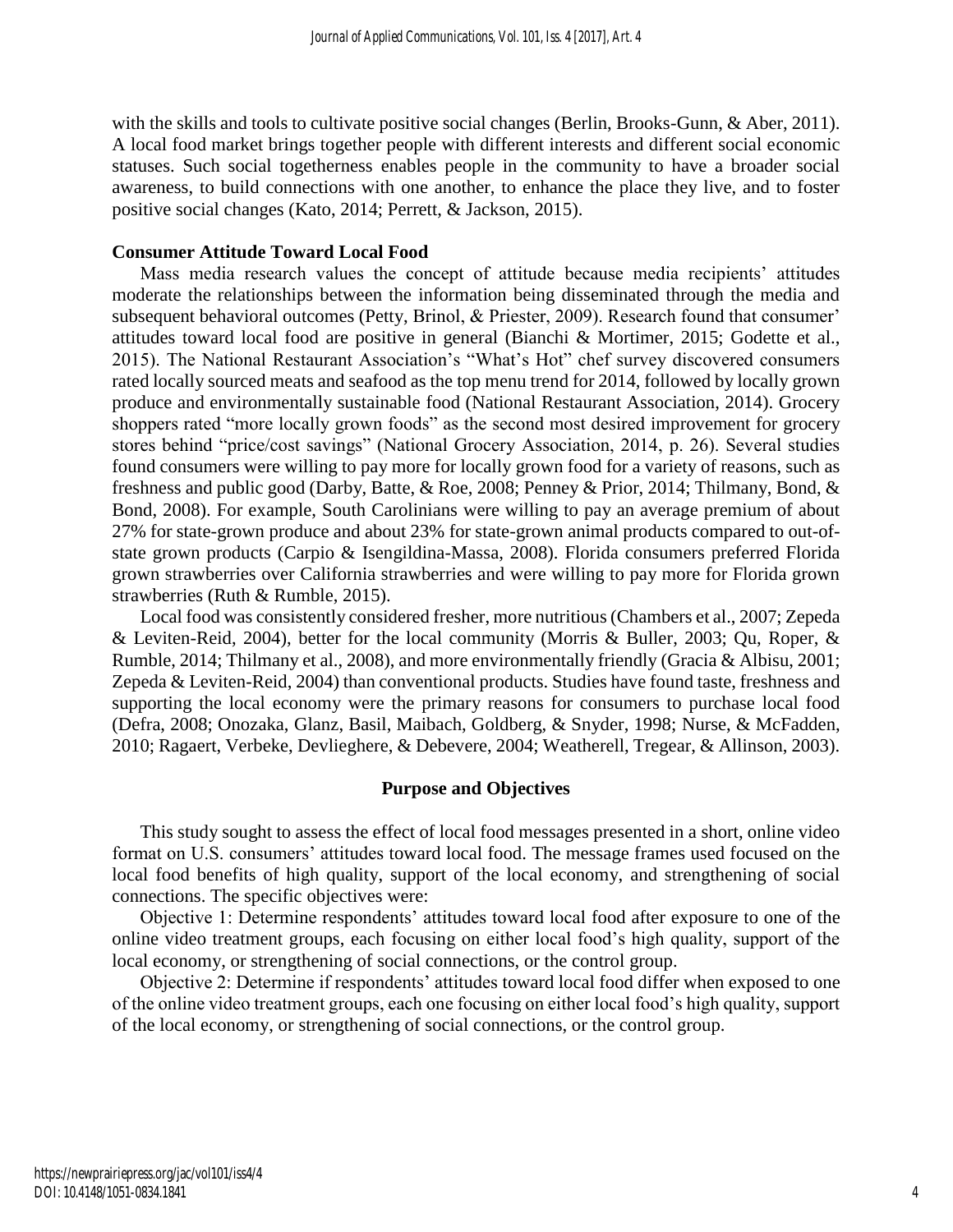## **Methods**

This research was part of a national study using opt-in panel, non-probability sampling to recruit respondents that are representative of all U.S. residents, age 18 and older. A survey company, Qualtrics, was hired to recruit the respondents and distribute the survey online. To offset the coverage error of non-probability sampling, the data were weighted using the 2010 data from the U.S. Census Bureau for the national demographics of sex, age, and race (Baker et al., 2013). A total of 3,097 individuals were invited to participate. Participants were eliminated if they did not fit quotas, failed attention filters, or failed manipulation checks (Baker et al., 2013). A total of 1,024 responses were considered complete and useful (33.1%).

A between-subject control group post-test only experiment was used to fulfill the study's objectives. Respondents of the online survey were randomly assigned to one of three video message treatments or to a control group where they did not receive a treatment. Table 1 displays the frequencies and percentages of the respondents in treatment groups and the control group. Attitude toward local food was measured after viewing the video.

Table 1.

|  |  | Respondents of Each Treatment Group and Control Group |  |  |
|--|--|-------------------------------------------------------|--|--|
|  |  |                                                       |  |  |

|                                           |     | $\%$ |
|-------------------------------------------|-----|------|
| High food quality treatment               | 291 | 28.4 |
| Support of local economy treatment        | 215 | 21.0 |
| Strengthening social connection treatment | 217 | 21.2 |
| Control group (No video treatment)        | 301 | 29.4 |

#### **Stimuli**

Based on the local food literature, local food provides fresher and sometimes more nutritious options, supports local producers and boost local employment, as well as brings the local community together to cultivate positive social changes (Hodges & Stevens, 2013; Norberg-Hodge et al., 2002; Saarinen et al., 2010). Therefore, the local food frames selected were higher food quality, support of the local economy, and strengthening of social connection within a community. The researcher created three videos each with messages showcasing one of the three local food benefits frames (See Appendix A for video scripts and Table 2 for frames and links to view the videos). To control the effect of stimuli, the three videos used a similar style of narration, tone, transitions, intro, outro, and photography (images were purchased from Adobe Stock Image).

Table 2

*Experimental Groups*

| Video treatment                  | Video URL                    |
|----------------------------------|------------------------------|
| High food quality                | https://youtu.be/KudfHKWTzqA |
| Support of the local economy     | https://youtu.be/u-HZXo4GTqE |
| Strengthening social connections | https://youtu.be/wJwHwTGhie4 |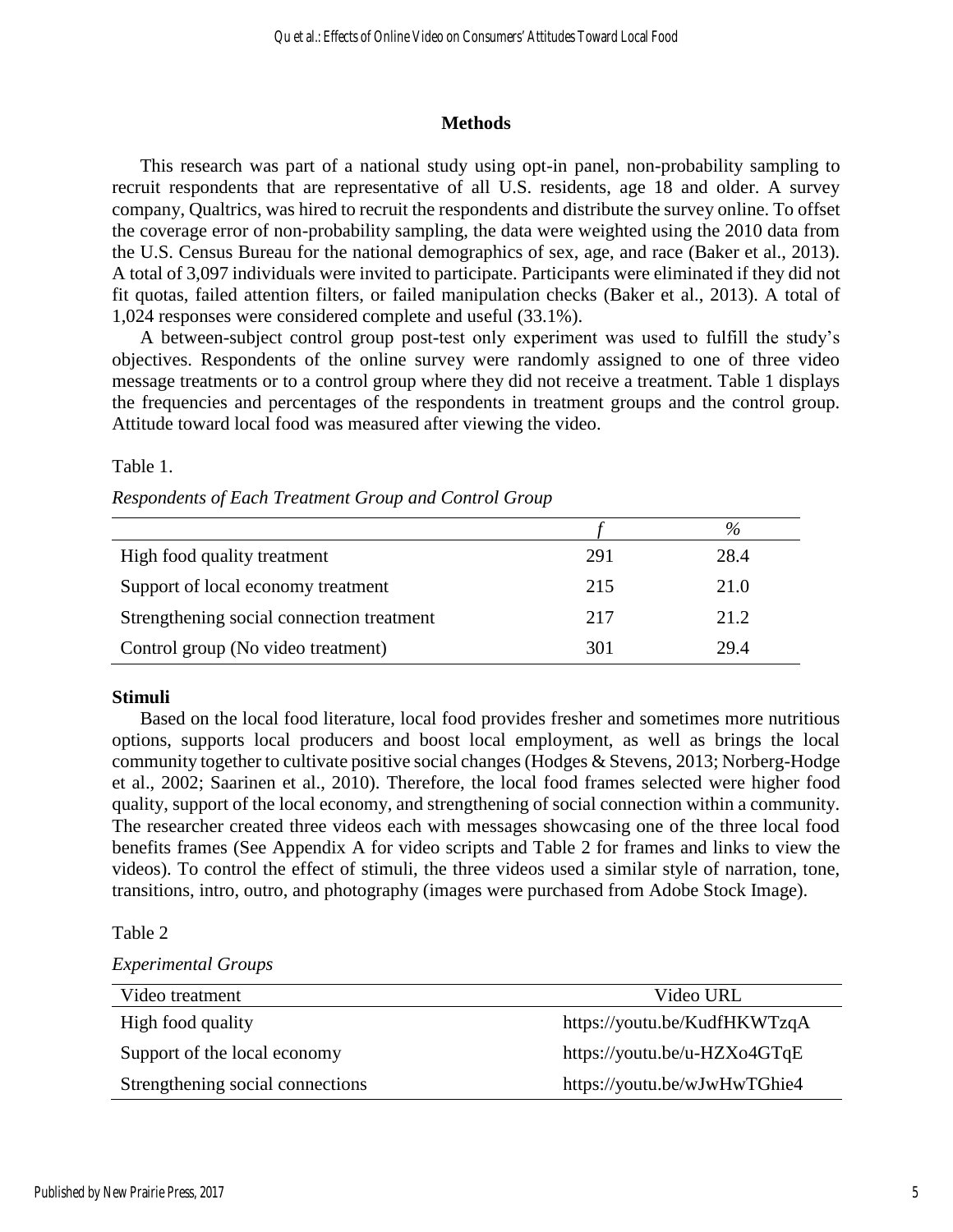## **Manipulation Checks**

For this study, respondents needed to pay attention to the videos and understand the main message conveyed in the video treatment. The online survey contained two manipulation checks to determine if the respondents experienced what the researcher intentionally manipulated (Gravetter & Forzano, 2015). The first check occurred at the beginning of the survey, where a test video was inserted to ensure the respondents could view and hear the video. Respondents who indicated being unable to view or hear the video were terminated from the survey. The second manipulation-check for each message treatment was the question, "What is this video about?" The three response options "a. local food has higher food quality," "b. local food supports the local economy," and "c. local food increases social connections." Respondents who answered this question wrong were immediately removed from the survey.

To ensure respondents spent sufficient time on the question to finish viewing the 33-second video, a 35-second timer was inserted into the video treatment question. Respondents were unable to skip to the next question until 35 seconds had passed.

# **Instrument**

Attitude toward local food was measured using eight statements on a five-point Likert scale (1 = *Strongly Disagree*, 2 = *Disagree*, 3 = *Neither Agree nor Disagree*, 4 = *Agree*, 5 = *Strongly Agree*) (Cronbach's Alpha = .92). Six questions were framed positively about local food, while two questions were framed negatively. The two negative statements were reverse coded for the analysis. The construct was summed and averaged to generate a mean score ranging from one to five. The real limits for understanding attitude toward local food were: 1.00 – 1.49 = *Strongly Disagree*, 1.50 – 2.49 = *Disagree*, 2.50 – 3.49 = *Neutral*, 3.50 – 4.49 = *Agree*, and 4.50 – 5.00 = *Strongly Agree*.

# **Cognitive Interviews and Pilot Test**

A panel of experts reviewed the instrument and video treatments for face and content validity. These experts were selected based on their knowledge and experience in the fields of consumer attitudes, communication theory, experimental design, survey design, video production, and health and science messaging. Eight cognitive interviews were also conducted to determine if the video treatments were understood as the researcher intended (Dillman, Smyth, & Christian, 2014). Before the main study was performed, a pilot test with 37 college students in a class within a College of Agricultural and Life Sciences of a large southeastern university was conducted to determine instrument reliability and validity.

#### **Data Analysis**

Descriptive statistics were used to analyze each respondent's attitude. A one-way ANOVA was used to determine if the attitudes of respondents toward local food were different between the treatment group and the control group. Prior to conducting the one-way ANOVA, assumptions including normality, independence, homoscedasticity, and distribution of error were tested and satisfied (Kirk, 2013). All statistical analyses were conducted using IBM SPSS.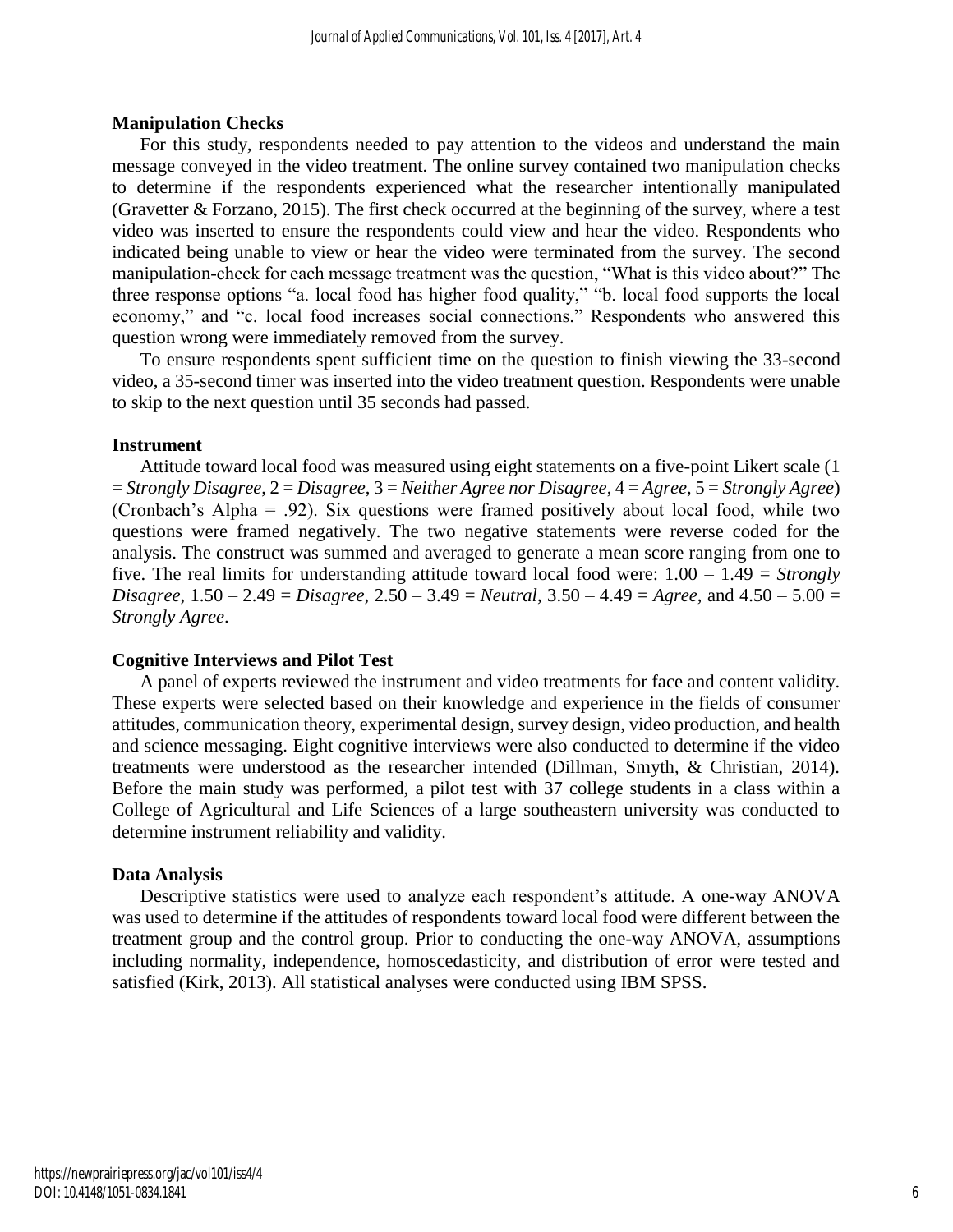## **Results**

# **Objective 1**

Objective 1 was to determine respondents' attitudes toward local food after exposure to one of the online video treatment groups, each focusing on either local food's high quality, support of the local economy, or strengthening of social connections, or the control group.

For respondents in the control group, their attitudes toward local food yielded a mean score of 3.45 (*SD* = .69), indicating the respondents who were not exposed to any of the video treatments had a neutral attitude toward local food (Table 3). The respondents who received one of the three video treatments had a mean score of 3.59, 3.62 and 3.79, demonstrating a positive attitude toward local food after viewing one of the video treatments (Table 3).

Table 3

*Mean and Standard Deviation of Attitude Toward Local Food in Each Treatment and Control Group*

| Treatment and control groups          | n   | M    | <i>SD</i> |
|---------------------------------------|-----|------|-----------|
| High food quality video               | 291 | 3.79 | .64       |
| Supporting the local economy video    | 215 | 3.62 | .62       |
| Strengthening social connection video | 217 | 3.59 | .67       |
| Control group                         | 301 | 3.45 | .73       |

The following are noteworthy results for Objective 1 (Table 4). When asked to respond to this statement, "I prefer locally produced food than food produced elsewhere," no respondent in the strengthening social connection treatment group strongly disagreed. In response to the statement, "I believe consuming locally produced food has more benefits than consuming non-locally produced food," a total of 55.8% of respondents in the control group agreed or strongly agreed; more than 80% of the respondents in the high food quality treatment group agreed or strongly agreed; and more than 60% of respondents in the support of local economy treatment and strengthening of the social connection agreed or strongly agreed. Similarly, for the statement, "To me, locally produced food is more valuable than non-locally produced food," 48.1% of respondents in the control group agreed or strongly agreed; 78.3% of the respondents in the high food quality treatment agreed or strongly agreed; and 57% of the respondents in the support of local economy and strengthening of the social connection treatments agreed or strongly agreed.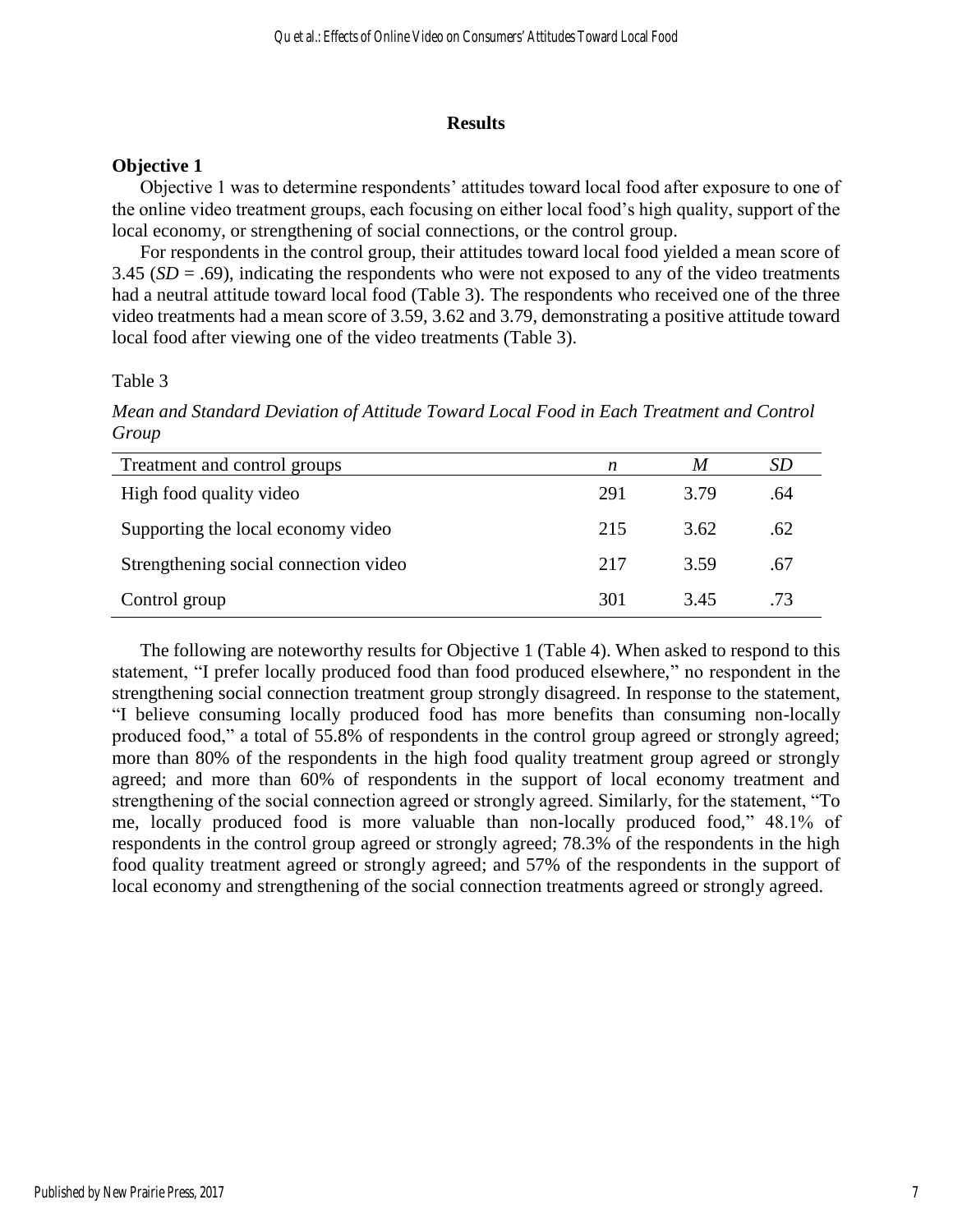Table 4

*Frequencies of Attitude Toward Local Food in Each Treatment and Control Group (N = 1024)*

|                                                              | SD           | D             | <b>NAND</b>   | A    | SA   |
|--------------------------------------------------------------|--------------|---------------|---------------|------|------|
|                                                              | $\%$         | $\frac{6}{6}$ | $\frac{6}{6}$ | $\%$ | $\%$ |
| I prefer locally produced food than food produced elsewhere. |              |               |               |      |      |
| Food quality treatment                                       | 1.7          | 3.0           | 15.2          | 46.3 | 33.9 |
| Local economy treatment                                      | 1.3          | 1.6           | 36.3          | 39.7 | 21.1 |
| Social connection treatment                                  | $\mathbf{0}$ | 4.3           | 35.3          | 40.5 | 19.9 |
| Control group                                                | 1.8          | 3.4           | 32.3          | 47.1 | 15.4 |
| Having access to locally produced food is important to me.   |              |               |               |      |      |
| Food quality treatment                                       | 2.0          | 2.8           | 17.5          | 50.3 | 27.4 |
| Local economy treatment                                      | 0.4          | 2.3           | 36.1          | 45.0 | 16.2 |
| Social connection treatment                                  | 0.3          | 6.4           | 32.7          | 40.5 | 20.1 |
| Control group                                                | 9.2          | 4.7           | 20.9          | 45.9 | 19.3 |
| I believe consuming locally produced food has more           |              |               |               |      |      |
| benefits than consuming non-locally produced food.           |              |               |               |      |      |
| Food quality treatment                                       | 1.7          | 1.7           | 14.1          | 44.2 | 38.3 |
| Local economy treatment                                      | 1.1          | 3.2           | 31.4          | 43.6 | 20.8 |
| Social connection treatment                                  | 1.3          | 5.9           | 29.7          | 44.2 | 18.9 |
| Control group                                                | 2.2          | 4.4           | 37.6          | 39.2 | 16.6 |
| To me, locally produced food is more valuable than non-      |              |               |               |      |      |
| locally produced food.                                       |              |               |               |      |      |
| Food quality treatment                                       | 2.2          | 2.6           | 17.0          | 48.3 | 30.0 |
| Local economy treatment                                      | 1.8          | 3.7           | 36.9          | 42.8 | 14.9 |
| Social connection treatment                                  | 1.0          | 9.0           | 26.2          | 46.6 | 17.3 |
| Control group                                                | 2.3          | 6.3           | 43.2          | 27.2 | 20.9 |
| It is necessary for people to have access to local food.     |              |               |               |      |      |
| Food quality treatment                                       | 1.8          | 2.2           | 14.5          | 54.4 | 27.1 |
| Local economy treatment                                      | 1.3          | 4.5           | 29.5          | 45.2 | 19.5 |
| Social connection treatment                                  | 0.2          | 3.9           | 22.8          | 49.5 | 23.7 |
| Control group                                                | 1.5          | 3.5           | 35.4          | 45.7 | 13.9 |
| Locally grown food is more appealing to me than non-locally  |              |               |               |      |      |
| produced food.                                               |              |               |               |      |      |
| Food quality treatment                                       | 1.6          | 3.1           | 14.7          | 49.2 | 31.3 |
| Local economy treatment                                      | 1.1          | 3.7           | 28.8          | 43.1 | 23.3 |
| Social connection treatment                                  | 0.4          | 7.7           | 24.5          | 45.0 | 22.5 |
| Control group                                                | 9.9          | 3.8           | 28.3          | 42.2 | 15.8 |
| Consuming non-local food does not bother me. a               |              |               |               |      |      |
| Food quality treatment                                       | 5.4          | 8.6           | 31.4          | 8.6  | 5.4  |
| Local economy treatment                                      | 3.3          | 21.1          | 32.9          | 32.7 | 10.1 |
| Social connection treatment                                  | 3.1          | 10.2          | 30.1          | 48.8 | 7.8  |
| Control group                                                | 1.8          | 8.5           | 38.8          | 35.3 | 15.5 |
| Consuming local food is irrelevant to me. <sup>a</sup>       |              |               |               |      |      |
| Food quality treatment                                       | 24.6         | 35.0          | 18.2          | 9.9  | 12.3 |
| Local economy treatment                                      | 14.8         | 49.9          | 23.0          | 8.0  | 4.3  |
| Social connection treatment                                  | 18.2         | 31.7          | 35.0          | 12.3 | 2.8  |
| Control group                                                | 20.3         | 23.7          | 40.0          | 11.4 | 4.6  |

Note. Scale: SD = *Strongly Disagree*, D = *Disagree*, NDNA = *Neither Disagree nor Agree*, A = *Agree*, SA = *Strongly Agree*; <sup>a</sup> Items were reverse-coded when attitude index was created.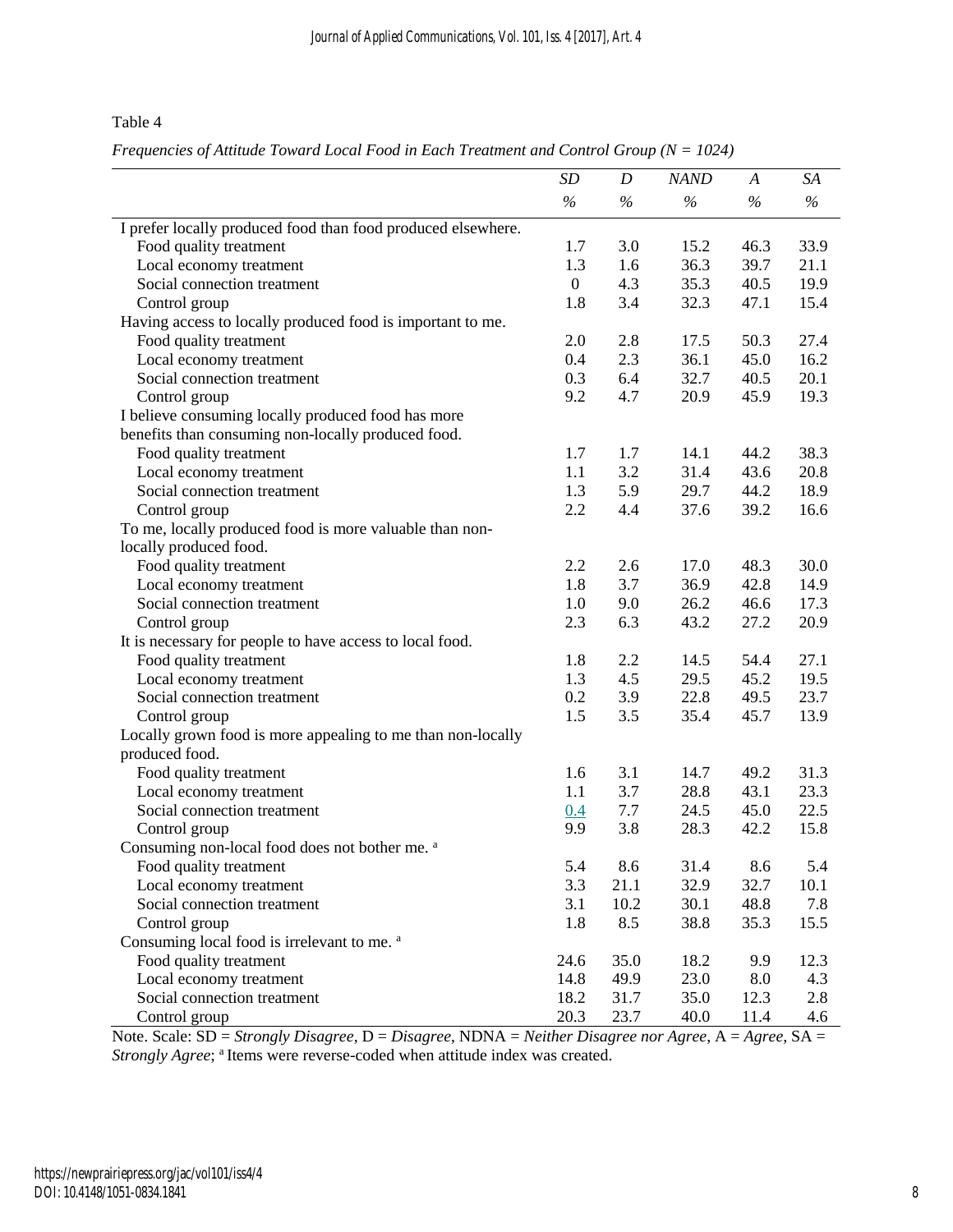# **Objective 2**

Objective 2 was to determine if respondents' attitudes toward local food differ when exposed to one of the online video treatment groups, each one focusing on either local food's high quality, support of the local economy, or strengthening of social connections, or the control group.

Significant differences in respondents' attitudes toward local food among the three treatment groups and the control group were found  $(F = 12.7, \rho < .001)$  (Table 5). Even though the results demonstrated a significant difference, the effect size was not large ( $\eta^2 = 0.04$ ), indicating only 4% of the variance of attitude toward local food was explained by watching one of the videos.

Table 5.

| Treatment and control groups                              | $\boldsymbol{n}$ | $\boldsymbol{M}$ | SD  |      | F     |         |
|-----------------------------------------------------------|------------------|------------------|-----|------|-------|---------|
| High food quality video                                   | 291              | 3.79             | .64 | 0.04 | 12.70 | $.00**$ |
| Supporting the local economic video                       | 215              | 3.62             | .62 |      |       |         |
| Strengthening social connection video                     | 217              | 3.59             | .67 |      |       |         |
| Control group                                             | 301              | 3.45             | .73 |      |       |         |
| $N_{\alpha}$ + $\alpha$ * * $\alpha$ > 01 * $\alpha$ > 05 |                  |                  |     |      |       |         |

*Analysis of Variance of Attitude Toward Local Food among the Treatment Groups and the Control Group*

Note. \*\* *p* < .01, \* *p* < .05

Bonferroni *Post hoc* test analysis (Hahs-Vaughn, 2016) showed the higher food quality video treatment generated a significantly more positive attitude than the other two treatments and the control. Respondents who received the supporting the local economy video treatment showed significantly more positive attitudes than respondents in the control group. No significant difference was found between respondents in the supporting the local economy video treatment group and the strengthening social connection video treatment group. Also, no significant difference was found between the strengthening social connection video group and the control group (Table 6).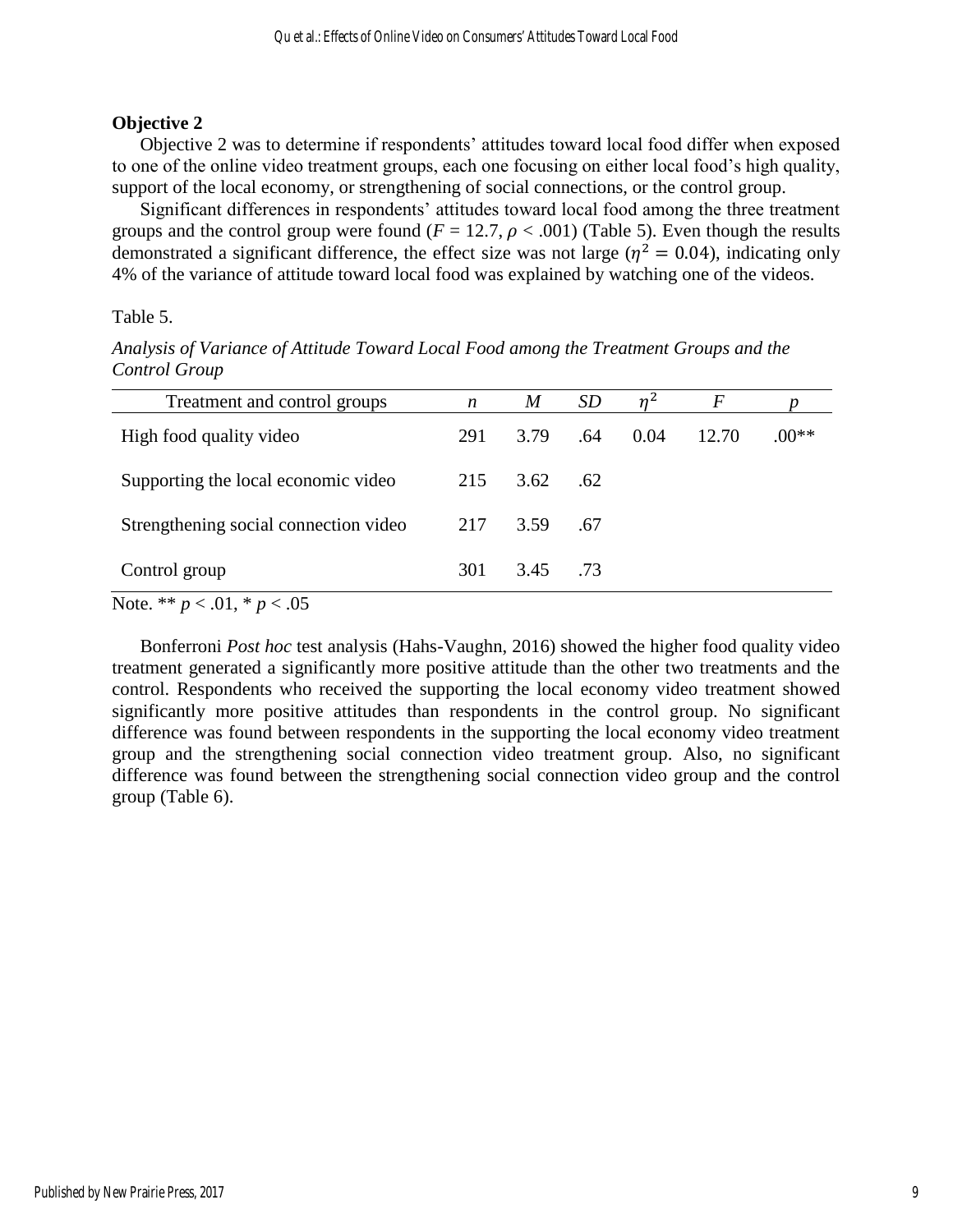Table 6.

| $(I)$ Group       | $(J)$ Group       | $\Delta M$ (I-J) | SE  | n       |
|-------------------|-------------------|------------------|-----|---------|
| Control group     | Food quality      | $-.34$           | .06 | $.00**$ |
|                   | Local economy     | $-.17$           | .06 | $.03*$  |
|                   | Social connection | $-.14$           | .06 | .14     |
| Food quality      | Control group     | .34              | .06 | $.00**$ |
|                   | Local economy     | .17              | .06 | $.03*$  |
|                   | Social connection | .20              | .06 | $.00**$ |
| Local economy     | Control group     | .17              | .06 | $.03*$  |
|                   | Food quality      | $-.17$           | .06 | $.03*$  |
|                   | Social connection | .03              | .07 | 1.00    |
| Social connection | Control group     | .14              | .06 | .14     |
|                   | Food quality      | $-.20$           | .06 | $.00**$ |
|                   | Local economy     | $-.03$           | .06 | 1.00    |

*Bonferroni Test of the Differences of Attitude toward Local Food among the Treatment Groups and the Control Group*

Note. \*\* *p* < .01, \* *p* < .05

# **Conclusions**

The findings revealed study participants who were not exposed to any of the video treatments featuring local food benefits had a neutral attitude toward local food. This result does not align with previous literature that demonstrated consumers' positive attitude toward local food (Bianchi & Mortimer, 2015; Godette et al., 2015). The finding that video treatments focusing on local food's higher food quality and support of the local economy could effectively increase favorable attitudes toward local food verifies previous research findings that freshness and supporting the local economy are the two leading factors consumers consider when choosing fresh, local produce (Defra, 2008; Onozaka, Nurse, & McFadden, 2010).

In contrast to research that found local food can bring people in their community together and generate positive social changes (Berlin, Brooks-Gunn, & Aber, 2011; Kato, 2014; Norberg-Hodge et al., 2002; Perrett, & Jackson, 2015), this study did not find that strengthening social connection was an effective message frame for producing favorable attitudes toward local food. This finding may be an outcome of the indirect and less tangible nature of the concept of the social benefits of bringing people in a community together compared to the concepts of higher food quality and economic benefits. It is challenging for consumers to observe social change, such as empowering their local community by consuming or purchasing local food (Berlin et al., 2011; Kato, 2014). It is realistic to assume that this treatment was ineffective because such a short video could not portray an in-depth explanation of how local food might connect people in a community, thereby fostering community building and positive social changes. Several research studies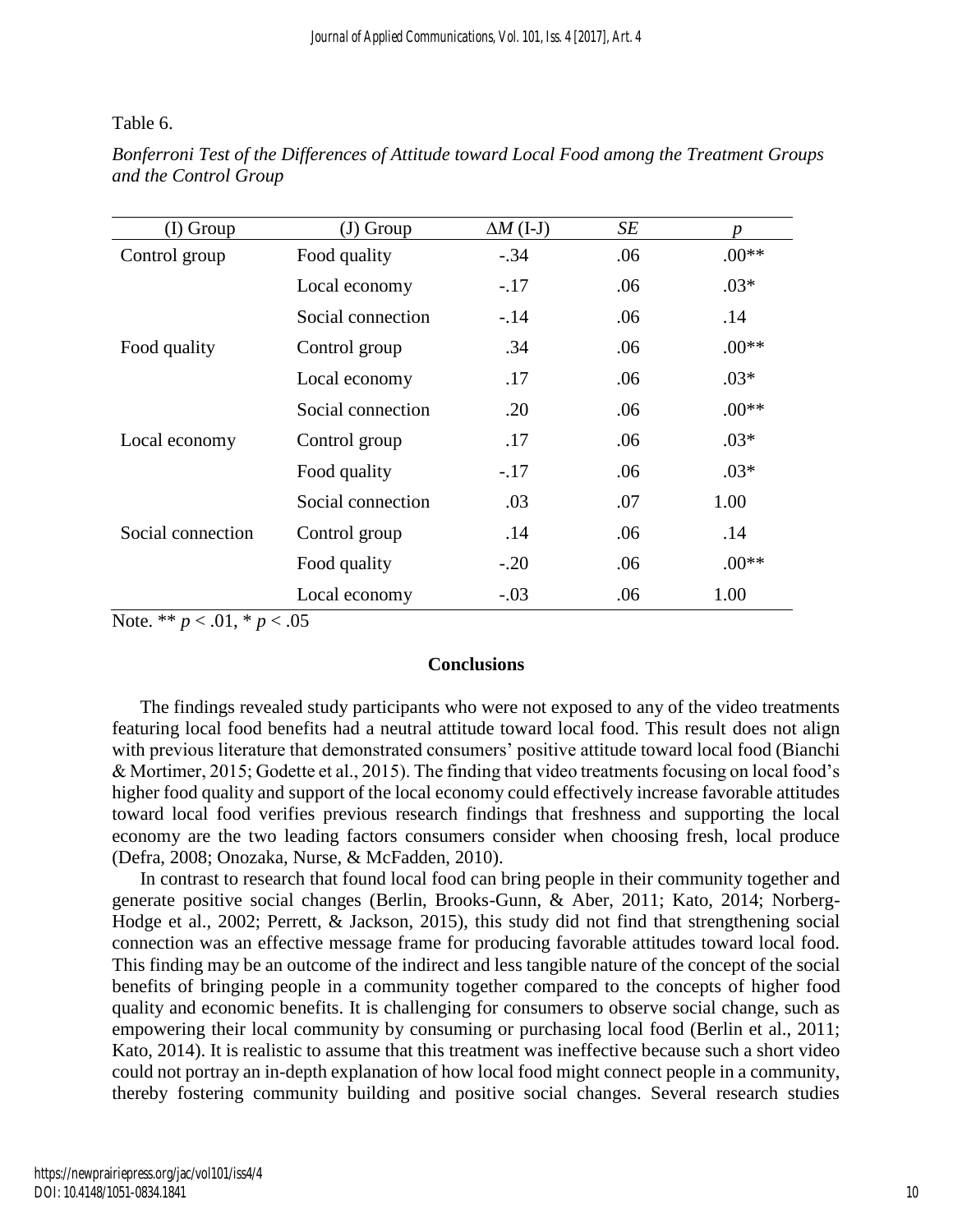demonstrated consumers' enjoyment of social connections when interacting with producers and other members of their CSA (Allen & Ward, 2015). Therefore, if the strengthening social connection video treatment used the visuals depicting the social interactions of CSA members, the results might vary.

The finding that higher food quality and supporting the local economy message frames were more effective than the strengthening social connection message frame might also be attributed to the media's focus on these two aspects of the benefits of local food. Ruth-McSwain's (2012) framing analysis of local food coverage in eight major metropolitan newspapers revealed local food's economic support to the local community and the quality of local food were two of the major themes in newspapers, but no theme associated with strengthening social connections was reported.

This study also found watching the higher food quality video generated more positive attitudes toward local food than the other video treatments or no video treatment. This finding indicates that the benefit of the high quality of local food is a more effective message frame for increasing favorable attitudes toward local food compared to supporting the local economy and strengthening of social connection message frames. This finding aligns with many previous findings that taste and freshness are the top influencers on consumers' food choices in comparison with other indicators, such as cost, production methods, and production location (Glanz et al., 1998; Ragaert et al., 2004; Weatherell et al., 2003).

One video treatment's failure to increase respondents' favorable attitudes toward local food proved mass media is not a magic bullet (Cantril et al., 1940). In addition, the small effect size found among the different video treatment groups and the control group suggests the framing effects generated by a short video are small. Therefore, for an issue the public could have direct experiences with, like local food, a large framing effect should not be expected.

#### **Recommendations for Research**

Video treatments in this study used local food benefits frames documented in the literature (Ahern et al., 2011; Martinez et al., 2010). However, previous literature also challenged these benefits and argued potential adverse outcomes of promoting local food (Edwards-Jones, 2010; Godette et al., 2015). Future research should explore how consumers' attitudes toward local food vary after viewing media messages about the concerns of the local food system. Even though on average, consumer attitudes toward local food was found to be generally positive, messages about concerns of the local food movement exist within both academia and in the mass media (Edwards-Jones, 2010; Prody, 2013). In addition, understanding how audiences process both positive and negative discussions of local food and how attitudes are formed is valuable for agricultural communicators when creating balanced messages about local food. After all, being transparent and using balanced messages build a more trustworthy relationship between the consumers and the agriculture industry (Goodwin, 2013b).

Although this study found that a message frame featuring strengthening social connection in a short, online video format was ineffective, previous literature documented consumers' appreciation of social events and the sense of social togetherness local food brought to a community (Norberg-Hodge et al., 2002), and the potential of local food to develop social awareness and democracy (Kato, 2014; Perrett & Jackson, 2015). Further research should explore strategies to communicate the social impact of local food, perhaps not through short videos, but through documentaries, books, workshops, or conferences.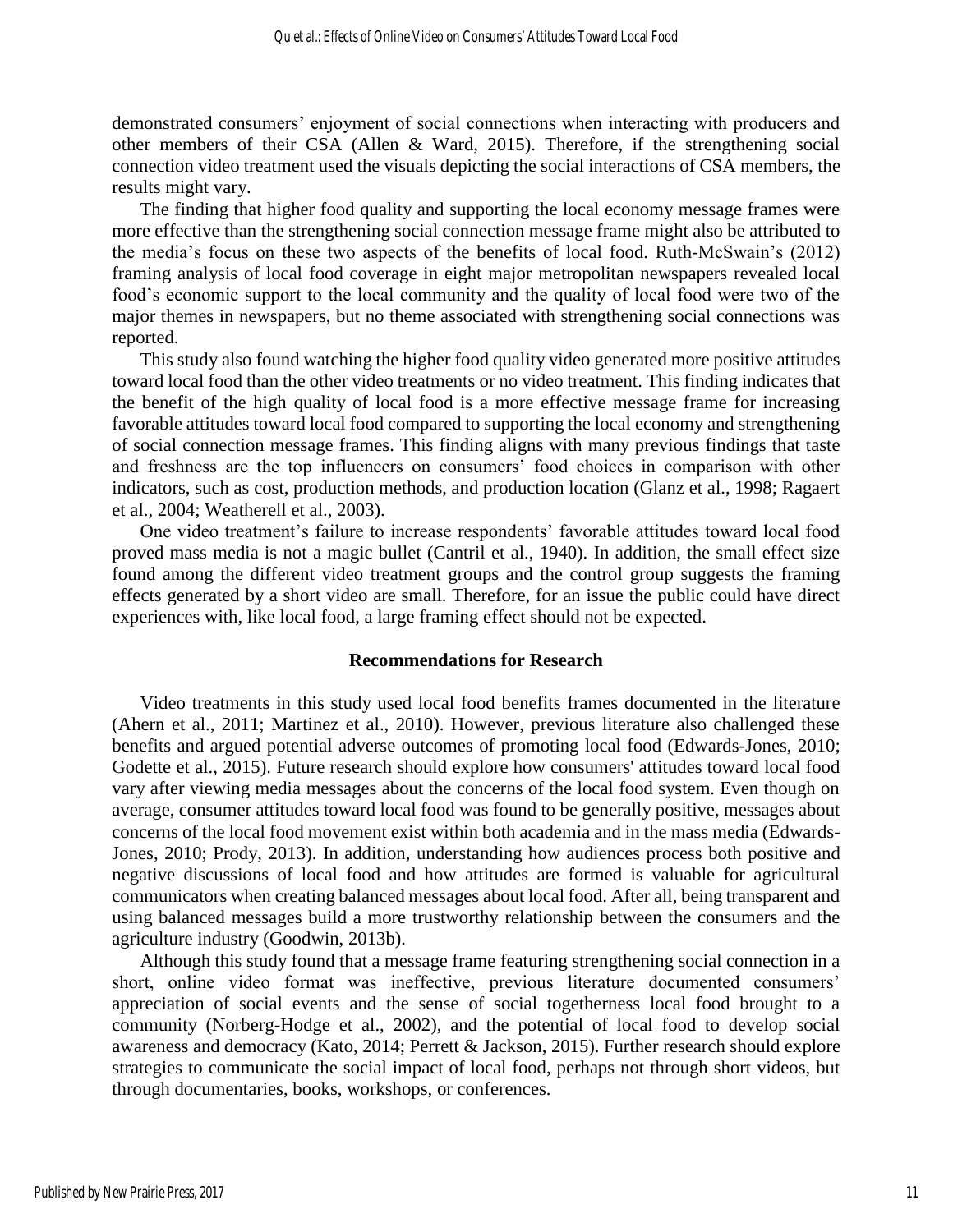This study followed the sociological approach of framing that emphasizes message attribution (Entman, 1993). Future research can also use the psychological approach of framing to examine how different presentations of the same message influence audiences' attitudes toward local food. For example, the same messages in the video treatments of this study should be paired with different footage (e.g. live-action footage, animated footage, or still images) to identify the message effectiveness.

As social media platforms allow videos to quickly reach a broad audience (Backinger et al., 2011; Carson, 2011; Keelan et al., 2007; Knosel & Jung, 2011), future research should evaluate social media's role on conveying agricultural and food topics on short videos. In addition, given that research on how types of devices used to view advertising videos made a difference in viewers' preference and purchase intent in the area of automotive and quick casual restaurants (The Interactive Advertising Bureau, 2016), it is valuable to record data about the device respondents used to view videos and assess if viewers' attitudes differ by device type.

#### **Implications and Recommendations for Practice**

The findings of this study suggest an online video is an effective tool for communicating about local food when the message is framed properly. Agricultural communicators should consider creating videos with messages featuring the benefits of local agriculture to promote their agricultural products. However, this finding suggests one 30-second video will only make a small influence on the audience's attitudes.

The comparison of the three video treatment groups and the control group indicated the video format should be accompanied by appropriate messages. Based on the findings, to effectively increase consumers' favorable attitudes toward local food the message frame carried in a short video format should center on local food's high food quality and its support for the local economy. This finding implies communication materials do not always produce the anticipated results. Since consumers can have direct experiences with local food, and build their personal understandings and beliefs about local food, media is likely to have a less significant impact on the attitude of the issues than the audience's direct experiences and beliefs. However, these beliefs could be influenced by how local food is framed during the direct experience. Understanding how to communicate about local food in certain formats is crucial for effective communication results.

Videos can easily be reproduced, distributed, and shared online, especially on social media, which has the potential to quickly reach a large audience (Backinger et al., 2011; Carson, 2011). Previous research suggests repeated exposure to media messages can influence perceptions (Carlson & Zmud, 1999; Donohue et al., 1973; Stone et al., 1999). Practitioners should encourage the distribution and sharing of videos online to reach broader audiences. Due to the significant, but small, impact of viewing one short video, it should also be encouraged to house such videos online to increase opportunities for repeated viewing.

#### **Limitations**

This study was conducted in April of 2016, and only a few states in the U.S. have fresh produce available for consumers to purchase in April. Therefore, the lack of availability of local food in many places of the U.S. could have impacted the responses regarding attitudes toward local food. If the data were collected at a different time of the year, the responses to these questions may have been different.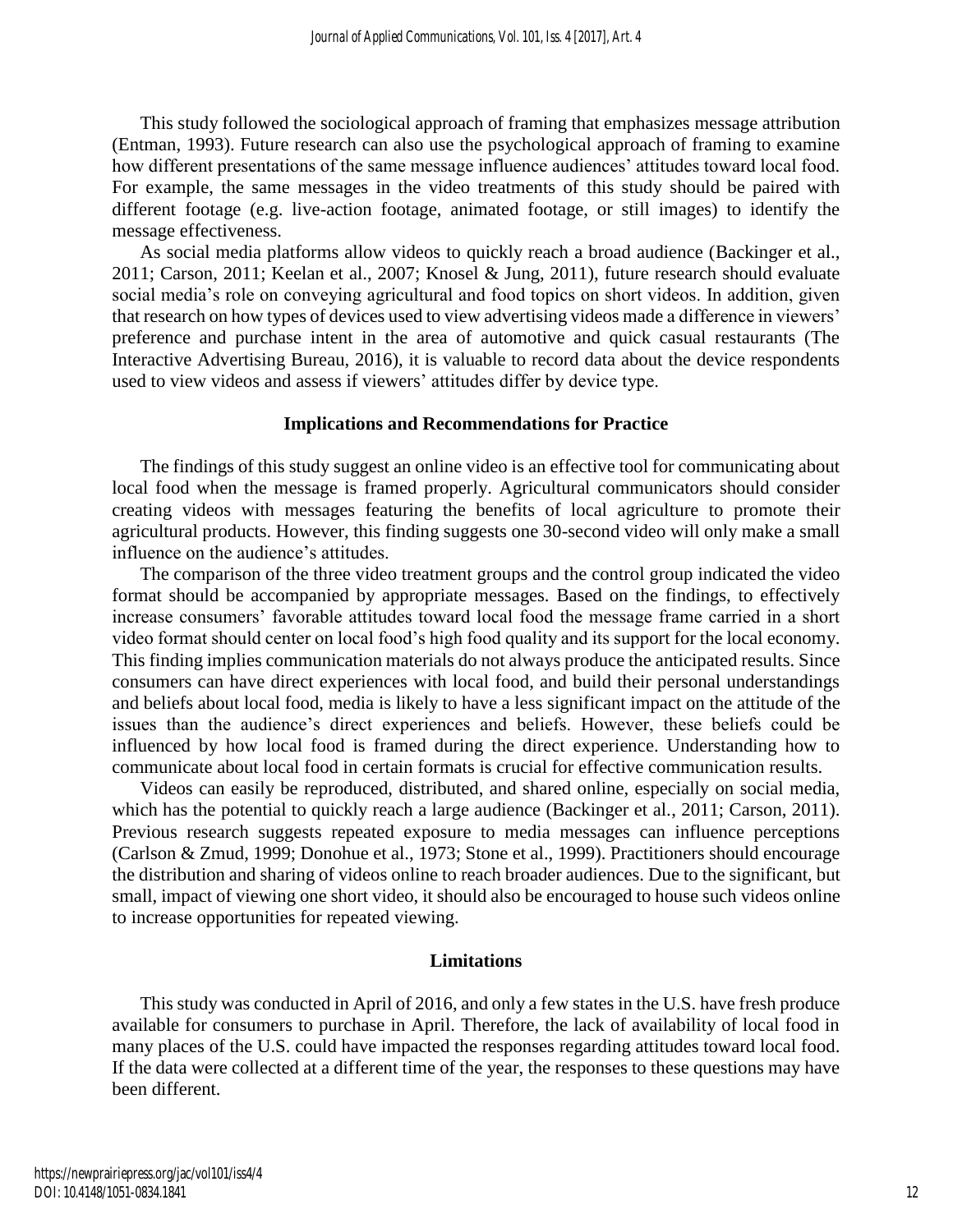This study selected three media frames to feature the benefits of local food. Other benefits of local food, such as environmental benefits, were not included in this research design. When applying the results of this study, it should be noted the findings are limited to the comparison of the three, pre-selected media frames. For example, even though the food quality message frame was the most effective frame to increase consumers' attitudes toward local food among the three, this does not mean the food quality message will be the most effective message among all possible media messages about local food.

# **APPENDIX A: Video Scripts**

- Video Treatment  $1 -$  Local food benefits of high food quality  $-32$ -second narration Locally produced foods offer you high quality. Local food is harvested at peak ripeness, with the highest nutritional quality. Many local foods are handcrafted for the best flavor. Local foods are fresh, retaining the most nutrients and flavors. Enjoy High Quality, Choose Local Food
- Video Treatment 2 Local food benefits of supporting local economy 32-second narration Choosing locally grown food benefits your local economy. Purchasing local food directly benefits your local farmers and ranchers. Money spent on local food stays with your community. Purchasing local food generates more jobs and income in your community. Support Your Local Economy, Choose Local Food
- Video Treatment 3 Local food benefits of enhancing social connections 32-second narration Local food strengthens social connections. Local food markets, such as farmers markets, connect you with those who produce your food. Local food markets also connect other people in your community. Social connections build relationships with understanding and trust.

Strengthen Social Connections, Choose Local Food

- Ahern, M., Brown, C., & Dukas, S. (2011). A national study of the association between food environments and county‐level health outcomes. *The Journal of Rural Health*, *27*(4), 367- 379. doi:10.1111/j.1748-0361.2011.00378.x
- Allen, K. R. C. K., & Ward, R. A. (2015). Food consumption, attitude, and behavioral change among CSA members: a northern Utah case study. *Journal of Food Distribution Research*, *46*(2). Retrieved from https://www.fdrsinc.org/wpcontent/uploads/ 2015/12/July2015\_Complete.pdf#page=7
- Backinger, C. L., Pilsner, A. M., Augustson, E. M., Frydl, A., Phillips, T., & Rowden, J. (2011). YouTube as a source of quitting smoking information. *Tobacco Control, 20*(2), 119-122. doi:10.1136/tc.2009.035550
- Baker, R., Brick, J. M., Bates, N. A., Battaglia, M., Couper, M. P., Denver, J. A., Gile, K. J., & Tourangeau, R. (2013). Report of the AAPOR task force on non-probability sampling. *American Association for Public Opinion Research*. Retrieved at https://www.aapor.org/AAPORKentico/AAPOR\_Main/media/MainSiteFiles/NPS\_TF\_Repor t\_Final\_7\_revised\_FNL\_6\_22\_13.pdf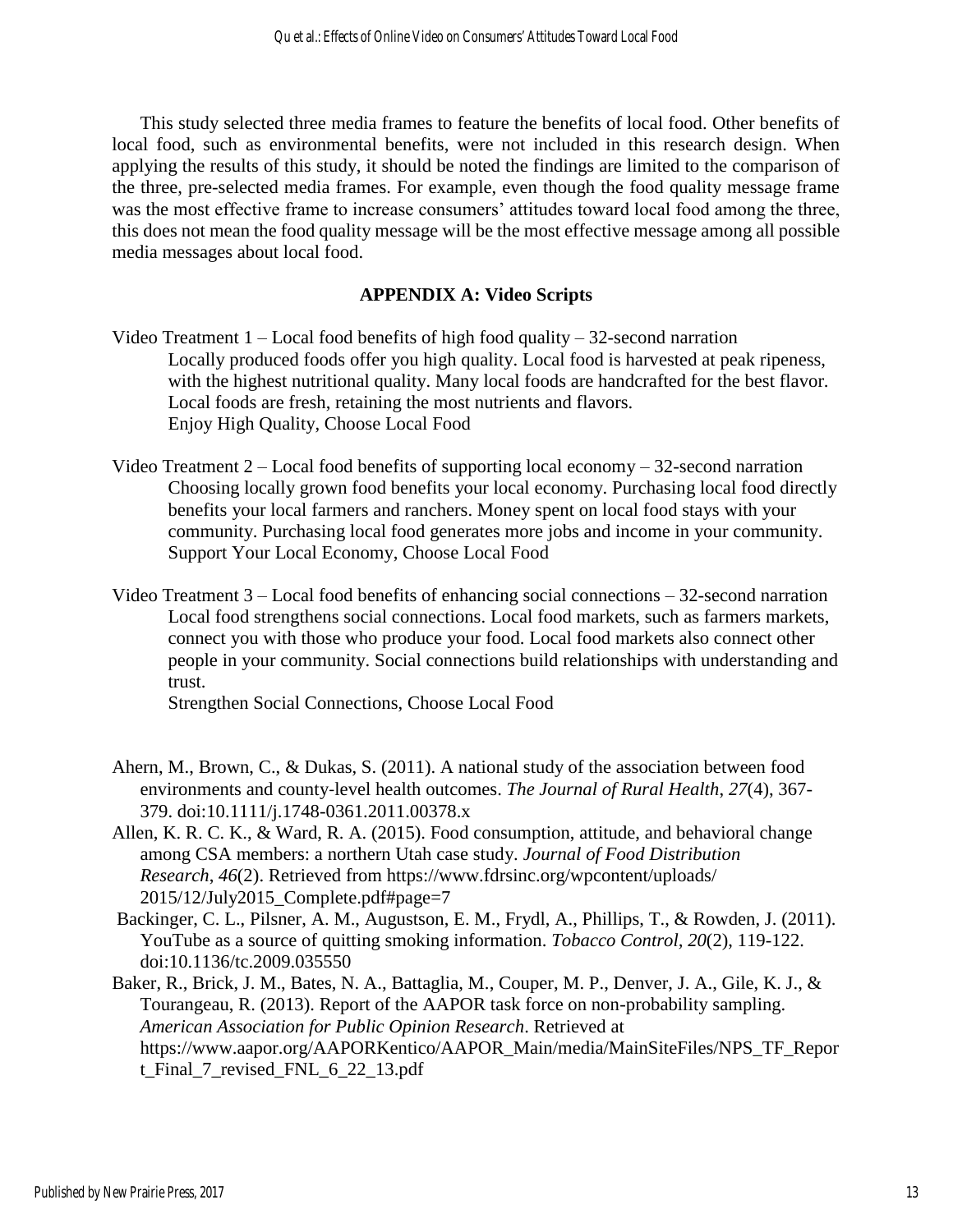Belliveau, S. (2005). Resisting global, buying local: Goldschmidt revisited. *Great Lakes Geographer*, *12*(1), 45-53. Retrieved from

http://citeseerx.ist.psu.edu/viewdoc/download?doi=10.1.1.573.4490&rep=rep1&type=pdf

- Berlin, L. J., Brooks-Gunn, J., & Aber, J. L. (2001). Promoting early childhood development through comprehensive community initiatives. *Children's Services,4*(1), 1-24. doi:10.1207/S15326918CS0401\_1
- Bates, R. (2009). *Ingredients: The Local Food Movement Takes Root* [DVD]. Retrieved from https://www.amazon.com/dp/B00APO5ICQ
- Bianchi, C., & Mortimer, G. (2015). Drivers of local food consumption: A comparative study. *British Food Journal, 117*(9), 2282-2299. doi:10.1108/BFJ-03-2015-0111
- Borowski, C. (2014). B2B demand generation benchmark. [Software Advice website]. Retrieved from http://www.softwareadvice.com/resources/demand-generation-benchmark-report-2014/
- Brewer, P. R. (2003). Values, political knowledge, and public opinion about gay rights: A framing-based account. *Public Opinion Quarterly, 67*(2), 173–201. doi:10.1086/374397
- Brownlee, M. (2016). *The Local Food Revolution: How Humanity Will Feed Itself in Uncertain Times.* Berkeley, CA: North Atlantic Books.
- Cantril, H., Gaudet, H., & Herzog, H. (1940). *The invasion from Mars.* Princeton, NJ: Princeton University Press.
- Carpio, C. E., & Isengildina-Massa, O. (2008). *Consumer willingness to pay for locally grown products: The case of South Carolina.* Paper presented at the Southern Agricultural Economics Association Annual Meeting, Dallas, TX, February 2-6, 2008.
- Carson, C. C. (2011). Editorial comment: YouTube as a source of information on kidney stone disease. *Urology, 77*(3), 562–563. doi:10.1016/j.urology.2010.08.046
- Chambers, S., Lobb, A., Butler, L., Harvey, K., & Traill, W. B. (2007). Local, national and imported foods: A qualitative study. *Appetite*, *49*(1), 208-213. doi:10.1016/j.appet.2007.02.003
- Cisco (2014). *Cisco Visual Networking Index: Forecast and Methodology, 2014–2019*. Retrieved from http://www.cisco.com/c/en/us/solutions/collateral/service-provider/ip-ngn-ip-nextgeneration-network/white\_paper\_c11-481360.pdf
- Conniff, R. (June 2007). Don't buy local. *The New York Times*. Retrieved from http://conniff.blogs.nytimes.com/2007/06/13/dont-buy-local/? r=0
- Crano, W. D., & Prislin, R. (2006). Attitudes and persuasion. *Annual Review of Psychology, 57*(1), 345-374. doi:10.1146/annurev.psych.57.102904.190034
- Darby, K., Batte, M. T., Ernst, S., & Roe, B. (2008). Decomposing local: A conjoint analysis of locally produced foods. *American Journal of Agricultural Economics*, *90*(2), 476-486. doi:10.1111/j.1467-8276.2007.01111.x
- Deweerdt, S. (2013). *Is local food better?* [Worldwatch Institute Website]. Retrieved from http://www.worldwatch.org/node/6064
- Dillman, D. A., Smyth, J. D., & Christian, L. M. (2014). *Internet, phone, mail, and mixed-mode surveys: The tailored design method*. Hoboken, New Jersey: John Wiley & Sons.
- Druckman, J. N. (2001). The implications of framing effects for citizen competence. *Political Behavior, 23*(3), 225-256. doi:10.1023/A:1015006907312
- Druckman, J. N. (2004). Political preference formation: Competition, deliberation, and the (ir) relevance of framing effects. *American Political Science Review*, *98*(04), 671-686. doi:10.1017/S0003055404041413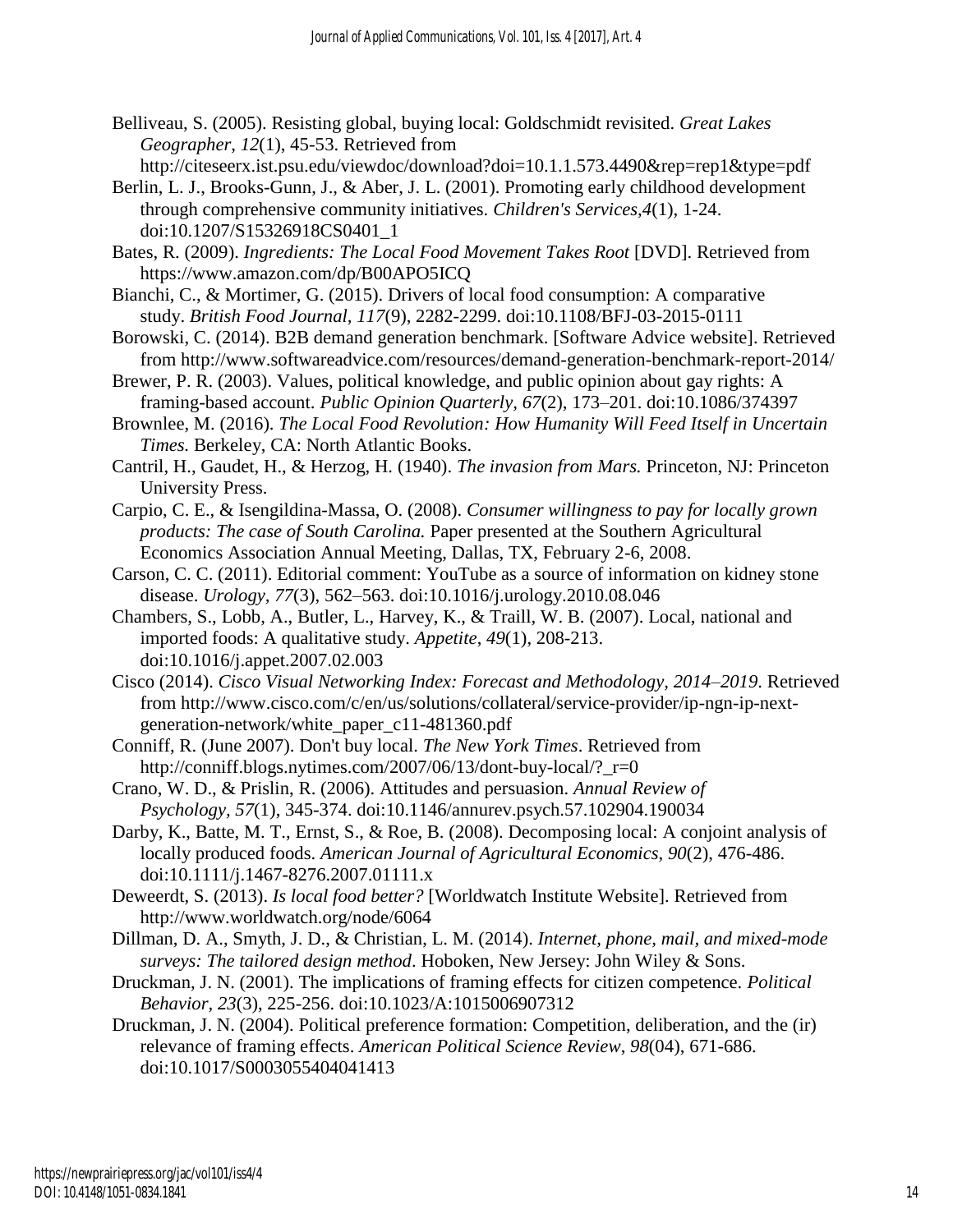- DuPuis, E. M., & Goodman, D. (2005). Should we go "home" to eat?: Toward a reflexive politics of localism. *Journal of Rural Studies, 21*(3), 359-371. doi:10.1016/j.jrurstud.2005.05.011
- Eagly, A. H., Chaiken, S. (1995). Attitude strength, attitude structure, and resistance to change. In R. E. Petty & J. A. Krosnick (Eds.), *Attitude strength: Antecedents and consequences*. Hillsdale, NJ: Erlbaum.
- Edwards-Jones, G. (2010). Does eating local food reduce the environmental impact of food production and enhance consumer health? *Proceedings of the Nutrition Society 69*(4): 582- 591. doi:http://dx.doi.org/10.1017/S0029665110002004
- Entman, R. M. (1991). Symposium framing US coverage of international news: Contrasts in narratives of the KAL and Iran air incidents. *Journal of Communication*, *41*(4), 6-27. doi:10.1111/j.1460-2466.1991.tb02328.x
- Feenstra, G. W. (2002). Creating space for sustainable food systems: Lessons from the field. *Agriculture and Human Values, 19*(2), 99-106. Retrieved from http://www.jhsph.edu/research/centers-and-institutes/johns-hopkins-center-for-a-livablefuture/\_pdf/projects/FPN/academic\_literature/Creating\_space\_for\_sustainable\_food\_systems Lessons from the eld.pdf
- Gagliano, M. E. (1988). A literature review on the efficacy of video in patient education. *Academic Medicine, 63*(10), 785-92. doi:10.1097/00001888-198810000-00006
- Gamson, W. A., & Modigliani, A. (1989). Media discourse and public opinion on nuclear power: A constructionist approach. *American Journal of Sociology*, *95*(1), 1-37.
- Gamson, W. A., & Lasch, K. E. (1983). The political culture of social welfare policy. *Evaluating the welfare state: Social and political perspectives*, *95*, 397-415. Retrieved from https://deepblue.lib.umich.edu/bitstream/handle/2027.42/51014/242.pdf;jsessionid=D9A6C2 EC5CF50C07AEE9856998BC791C?sequence=1
- Glanz, K., Basil, M., Maibach, E., Goldberg, J., & Snyder, D. (1998). Why Americans eat what they do: Taste, nutrition, cost, convenience, and weight control concerns as influences on food consumption. *Journal of the American Dietetic Association, 98*(10), 1118-1126. doi:10.1016/S0002-8223(98)00260-0
- Godette, S. K., Beratan, K., & Nowell, B. (2015). Barriers and facilitators to local food market development: A contingency perspective. *Journal of Agriculture, Food Systems, and Community Development, 5*(3), 79–96. doi.org/10.5304/jafscd.2015.053.012
- Goffman, E. (1974). *Frame analysis: An essay on the organization of experience*. Harvard University Press.
- Goodwin, J. N. (2013a). *Local choice, USDA & FDACS*. PIE2011/12-17. Gainesville, FL: University of Florida/IFAS Center for Public Issues Education. Retrieved from http://www.piecenter.com/wp-content/uploads/2014/05/FDACS-Local-Choice-Report-FINAL.pdf
- Goodwin, J. N. (2013b). *Taking down the walls of agriculture: Effect of transparent communication and personal relevance on attitudes and trust within the elaboration likelihood model* (Doctoral dissertation). Retrieved from ETD Theses and Dissertations. Retrieved from http://ufdc.ufl.edu/UFE0045318/00001
- Gottlieb, R., & Joshi, A. (2010). *Food justice*. Massachusetts: MIT Press.
- Gravetter, F., & Forzano, L. A. (2015). *Research methods for the behavioral sciences*. Stanford, CT: Cengage Learning.

Hahs-Vaughn, D. L. (2016). *Applied multivariate statistical concepts*. Routledge.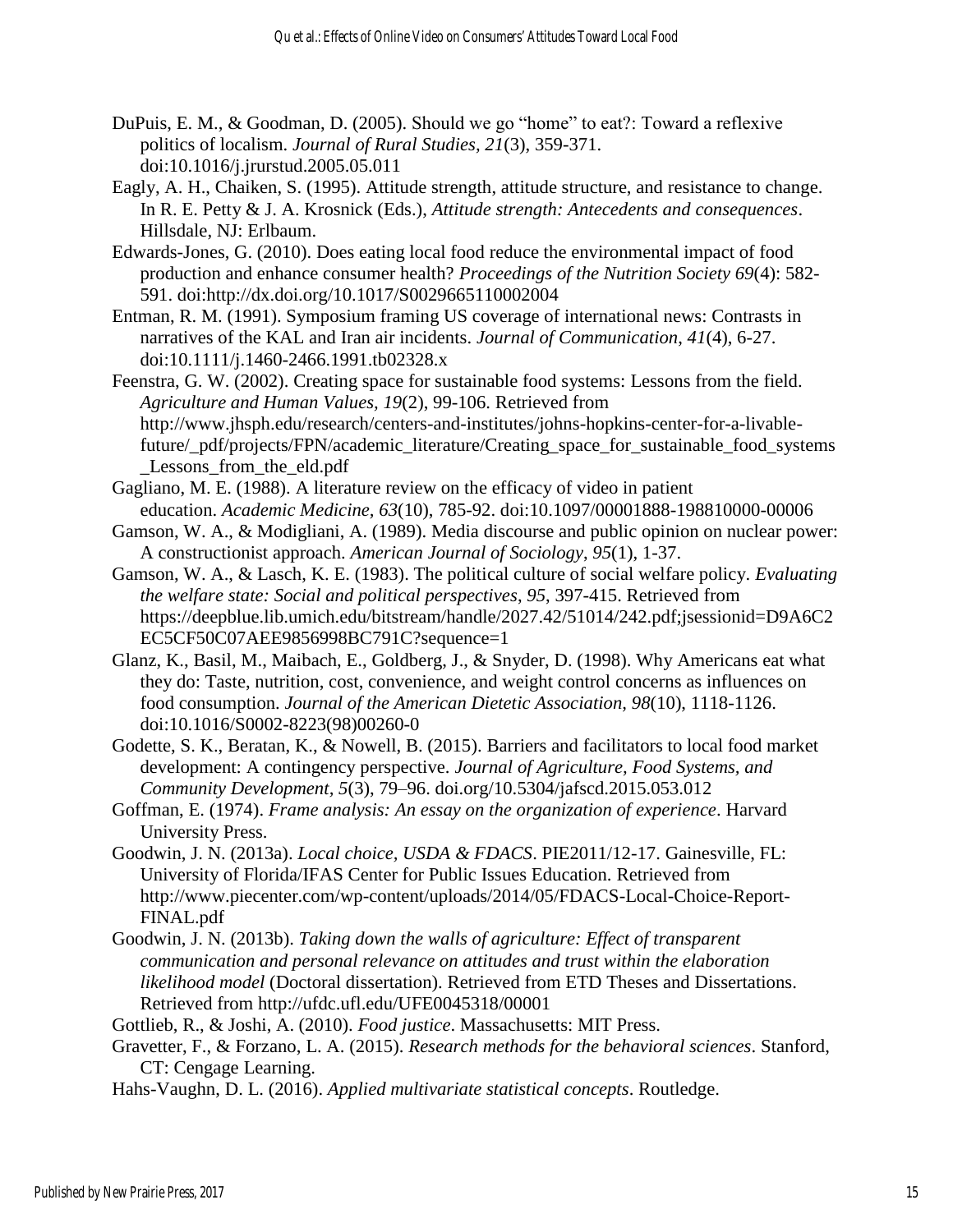- Halweil, B. (2004). *Eat here: Reclaiming homegrown pleasures in a global supermarket*. New York: WW Norton & Company.
- Heider, F. (1959). *The psychology of interpersonal relations* (2nd ed.). New York: Wiley.
- Heider, F., & Simmel, M. (1944). An experimental study of apparent behavior. *American Journal of Psychology, 57*, 243–259. doi:10.2307/1416950
- Hinrichs, C. C. (2000). Embeddedness and local food systems: Notes on two types of direct agricultural market. *Journal of Rural Studies*, *16*(3), 295-303. doi:10.1017/S0029665110002004
- Hodges, A. W. & Stevens, T. J. (2013). *Local food systems in Florida: Consumer characteristics and economic impacts.* Food and Resource Economics Department, University of Florida, Gainesville, Florida. Retrieved from http://www.fred.ifas.ufl.edu/economic-impactanalysis/pdf/Florida- statewide-local-food-survey-2-6-13.pdf.
- Hu, W. (2016, September 5). With Food Hub, Premium Produce May Reach More New Yorkers' Plates. *The New York Times*. Retrieved from https://www.nytimes.com/2016/09/06/nyregion/with-food-hub-premium-produce-may-reachmore-new-yorkers-plates.html
- Hunt, A. R. (2007). Consumer interactions and influences on farmers' market vendors. *Renewable Agriculture and Food Systems, 22*(1), 54-66. doi:10.1017/S1742170507001597
- Iyengar, S. (1991). *Is anyone responsible? How television frames political issues.* Chicago: University of Chicago Press.
- Johnston, J., Biro, A., & MacKendrick, N. (2009), Lost in the supermarket: The corporateorganic foodscape and the struggle for food democracy. *Antipode*, *41*(3), 509–532. doi:10.1111/j.1467-8330.2009.00685.x
- Johnston, J., & Baker, L. (2005). Eating outside the box: FoodShare's good food box and the challenge of scale. *Agriculture and Human Values, 22*(3), 313-325. doi:10.1007/s10460-005- 6048-y
- Kato, Y. (2014). Gardeners, locavores, hipsters, and residents: An alternative local food market's potential for "community" building. *Journal of Agriculture, Food Systems, and Community Development, 5*(1), 145–159. http://dx.doi.org/10.5304/jafscd.2014.051.013
- Keelan, J., Pavri-Garcia, V., Tomlinson, G., & Wilson, K. (2007). YouTube as a source of information on immunization: a content analysis. *Journal of the American Medical Association, 298*(21), 2482–2484. doi:10.1001/jama.298.21.2482.
- King, R. P., Hand, M. S., DiGiacomo, G., Clancy, K., Gomez, M. I., Hardesty, S. D., Lev L., & McLaughlin, E. W. (2010). *Comparing the structure, size, and performance of local and mainstream food supply chains*, ERR-99, U.S. Department of Agriculture, Economic Research Service. Retrieved from http://www.ers.usda.gov/media/122609/err99\_1\_.pdf
- Kirk, R. E. (2013). *Experimental design: Procedures for the behavioral sciences.* Thousand Oaks, CA: Sage Publications, Inc.
- Knosel, M., & Jung, K. (2011). Informational value and bias of videos related to orthodontics screened on a video-sharing Web site. *Angle Orthodontist, 81*(3), 532–539. doi:10.2319/091710-541.1.
- Kirkpatrick, D. (Feb. 22, 2017). *10 seconds or less: A primer on extra-short video marketing*. [Marketing Dive website]. Retrieved from https://www.marketingdive.com/news/10 seconds-or-less-a-primer-on-extra-short-video-marketing/435945/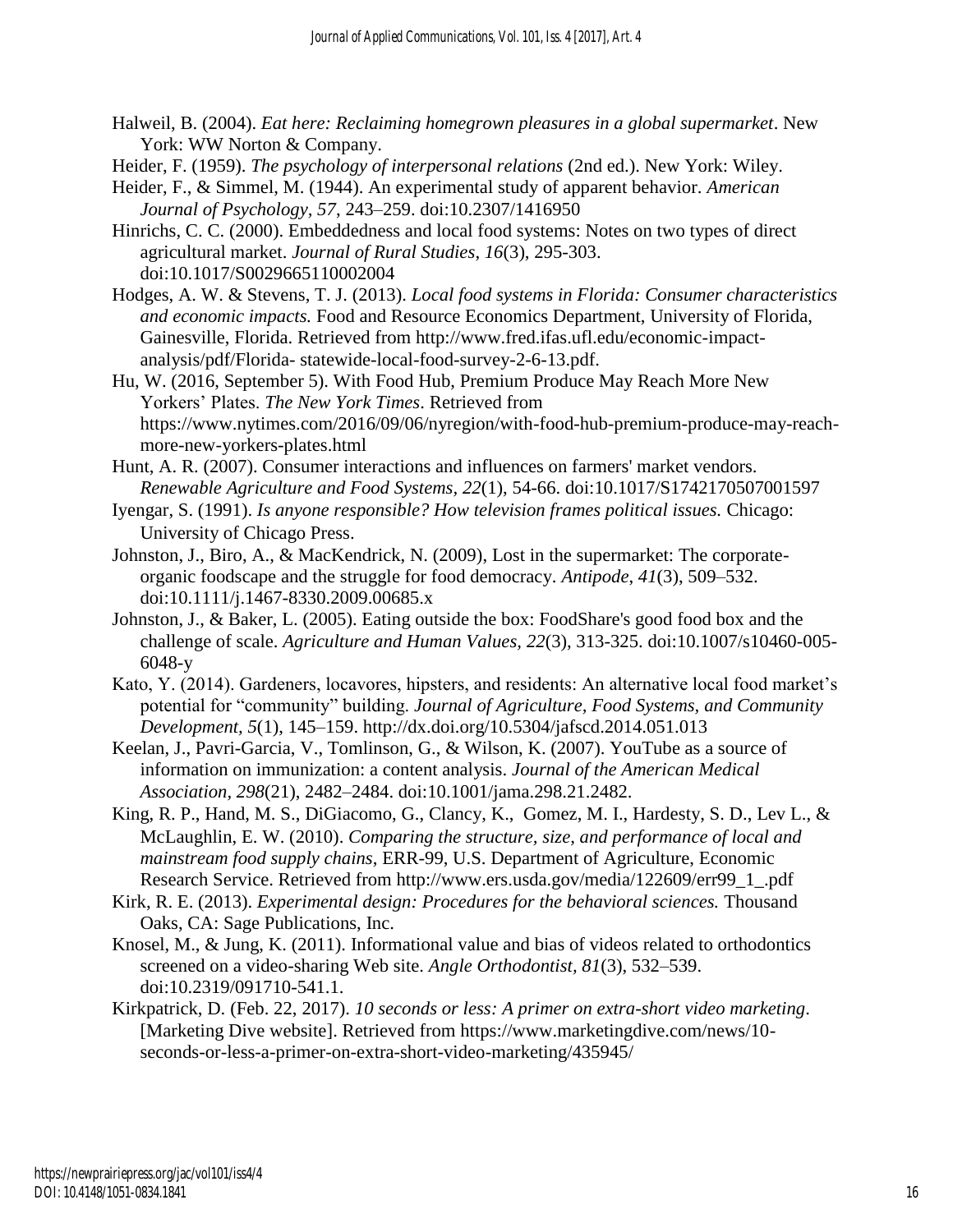- Kolodinsky, J.M., Wang, Q., & Pelch, L. (1999). Community Supported Agriculture (CSA): A hypothesis test of membership activities and utility. *Paper presented at the American Agricultural Economics Association annual meeting*, August 8 – 11, Nashville Tennessee. Retrieved from http://ageconsearch.umn.edu/bitstream/21692/1/sp99ko02.pdf
- Lake, D., Sisson, L., & Jaskiewicz, L. (2015). Local food innovation in a world of wicked problems: The pitfalls and the potential. *Journal of Agriculture, Food Systems, and Community Development, 5*(3), 13–26. http://dx.doi.org/10.5304/jafscd.2015.053.002
- Martinez, S., Hand, M., Pra, M. D., Pollack. S., Ralston, L., Smith, T…. Newman, C. (2010). *Local food systems: Concepts, impacts, and issues*. (Economic Research Report No. 97). Retrieved from http://www.ers.usda.gov/media/122868/err97\_1\_.pdf
- Massey, D. S., & Denton, N. A. (1993). *American apartheid: Segregation and the making of the underclass*. Cambridge, MA: Harvard University Press.
- McWilliams, J. E. (2009). *Just food: Where locavores get it wrong and how we can truly eat responsibly* (1st ed.). New York: Little, Brown, and Co.
- Montanari, M. (1994). *The culture of food*. Cambridge, MA: Blackwell.
- Moskin, J. (2016, July 19). When Community-Supported Agriculture Is Not What It Seems. *The New York Times*. Retrieved from https://www.nytimes.com/2016/07/20/dining/csa-farmshare-community-supported-agriculture.html
- National Grocery Association (2014). *2014 National Grocery Association Supermarketguru: Consumer Survey Report.* Retrieved from http://origin.library.constantcontact.com/download/get/file/1102509927195- 2152/ConsumerSurveyReport2014.pdf
- National Restaurant Association (2014). *2015 culinary forecast*. Retrieved from http://www.restaurant.org/Downloads/PDFs/News-Research/WhatsHot2015-Results.pdf
- Nelson, T. E., & Kinder, D. R. (1996). Issue frames and group-centrism in American public opinion. *The Journal of Politics*, *58*(4), 1055-1078. doi:http://dx.doi.org/10.2307/2960149
- Nelson, T. E., Clawson, R. A., & Oxley, Z. M. (1997). Media framing of a civil liberties conflict and its effect on tolerance. *American Political Science Review*, *91*(03), 567-583. doi:http://dx.doi.org/10.2307/2952075
- Norberg-Hodge, H., Merrifield, T., & Gorelick, S. (2002). *Bringing the food economy home: Local alternatives to global agribusiness.* London: Zed Books.
- Onozaka, Y., Nurse, G., & McFadden, D. T. (2010). Local food consumers: how motivations and perceptions translate to buying behavior. *Choices*, *25*(1), 1-6. Retrieved from http://www.farmdoc.illinois.edu/policy/choices/20101/2010103/2010103.pdf
- Otto, D. (2010). *Consumers, vendors, and the economic importance of Iowa farmers markets: An economic impact survey analysis.* Iowa Department of Agriculture and Land Stewardship. Retrieved from

http://www.iowaagriculture.gov/Horticulture\_and\_FarmersMarkets/pdfs/FarmersMarketEIS2 009.pdf

- Penney, U., & Prior, C. (2014). Exploring the urban consumer's perception of local food. *International Journal of Retail & Distribution Management*, *42*(7), 580-594. doi: http://dx.doi.org/10.1108/IJRDM-09-2012-0077
- Perrett, A., & Jackson, C. (2015). Local food, food democracy, and food hubs. *Journal of Agriculture, Food Systems, and Community Development, 6*(1), 7-18. doi.org/10.5304/jafscd.2015.061.003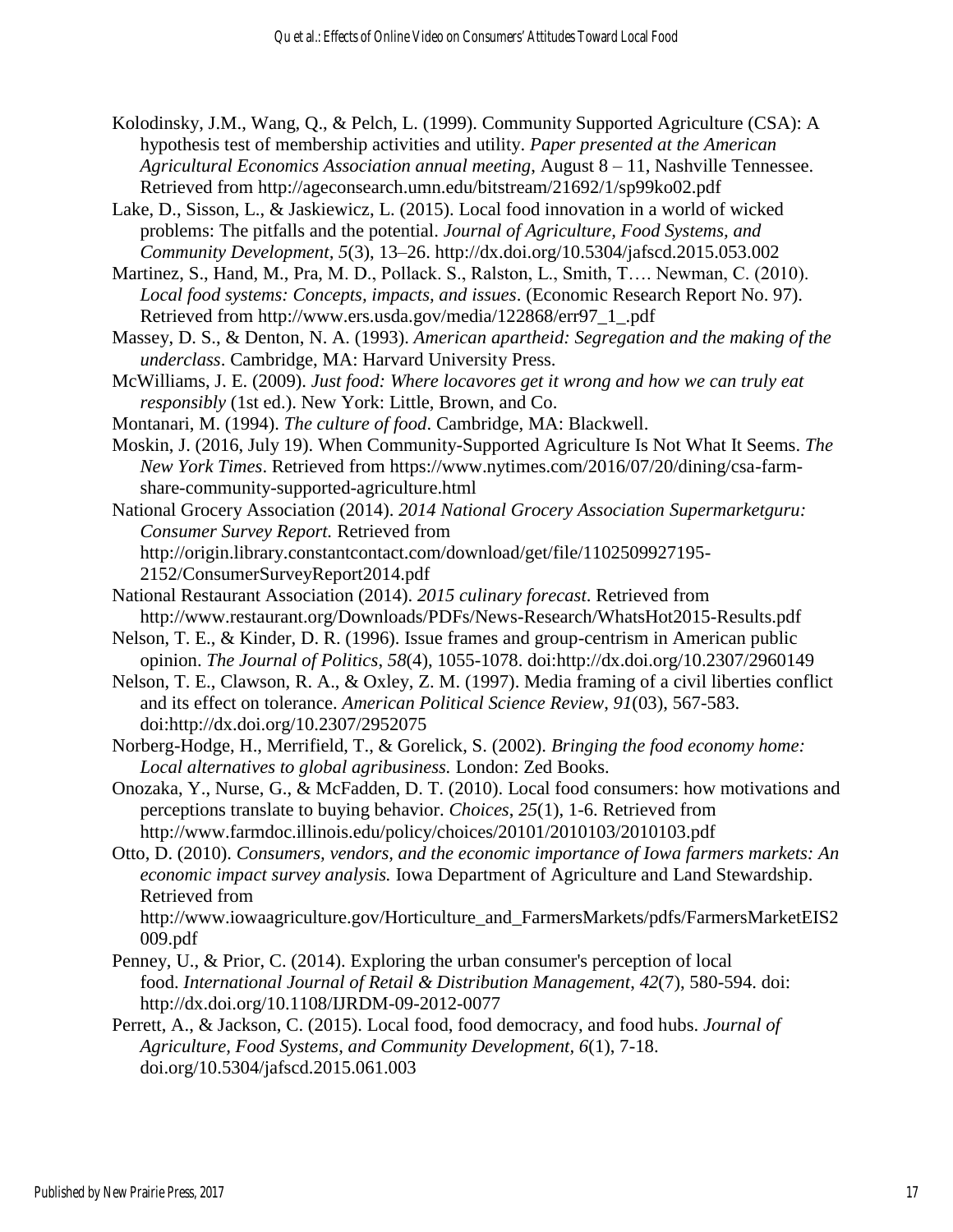- Petty, R. E., Brinol, P., & Priester, J. R., (2009). Mass media attitude change: Implications of the elaboration likelihood model of persuasion. In J. Bryant, & M. B. Oliver (Eds.), *Media effects: Advances in theory and research* (pp. 125-164). New York: Routledge.
- Pollan, M (2007). The Omnivore's Dilemma: A Natural History of Four Meals.
- Prody, J. M. (2013). A call for polycultural arguments: Critiquing the monoculture rhetoric of the local food movement. *Argumentation and Advocacy, 50*(2), 104-120. Retrieved from http://go.galegroup.com.proxy.lib.iastate.edu/ps/i.do?&id=GALE|A384341258&v=2.1&u=ia stu\_main&it=r&p=AONE&sw=w&authCount=1
- Ragaert, P., Verbeke, W., Devlieghere, F., & Debevere, J. (2004). Consumer perception and choice of minimally processed vegetables and packaged fruits. *Food Quality and Preference, 15*(3), 259-270. doi:10.1016/S0950-3293(03)00066-1
- Rausser, G. C. (1992). Predatory versus productive government: The case of U.S. agricultural policies. *The Journal of Economic Perspectives, 6*(3), 133-157.
- Reiley, L. (April 2016). *At Tampa Bay farm-to-table restaurants, you're being fed fiction.* [Tampa Bay Times website]. Retrieved from http://www.tampabay.com/projects/2016/food/farm-to-fable/restaurants/
- Ruth-McSwain, A. (2012). Eating green: Coverage of the locavore movement. *Journal of Extension*, *50*(5) Article 5FEA7. Available at: http://www.joe.org/joe/2012october/a7.php
- Ruth, T. K., & Rumble, J. N. (2015*). A fresh brand strategy: Evaluating consumers' strawberry purchasing intent and their attitude toward Florida grown strawberries*. Paper presented at the 2015 Southern Association of Agricultural Scientists Agricultural Communications Section, Atlanta, GA.
- Saarinen, K., Jantunen, J., & Haahtela, T. (2010). Birch pollen honey for birch pollen allergy–a randomized controlled pilot study. *International Archives of Allergy and Immunology*, *155*(2), 160-166. doi:10.1159/000319821
- Sage, C. (2003). Social embeddedness and relations of regard: Alternative 'good food' networks in south-west Ireland. *Journal of Rural Studies*, *19*(1), 47-60. doi:10.1016/S0743- 0167(02)00044-X
- Salois, M. J. (2012). Obesity and diabetes, the built environment, and the 'local' food economy in the United States, 2007. *Economics & Human Biology*, *10*(1), 35-42. doi:10.1016/j.ehb.2011.04.001
- Scheufele, D. A. (2000). Agenda-setting, priming, and framing revisited: Another look at cognitive effects of political communication. *Mass Communication & Society*, *3*(2-3), 297- 316. doi:10.1207/S15327825MCS0323\_07
- Schlosser, E. (2012). *Fast food nation: The dark side of the all-American meal*. Houghton Mifflin Harcourt.
- Schroeder, J. (2015, August). USFRA nears its 5th anniversary! *Agri Marketing*.
- Seyfang, G. (2006). Ecological citizenship and sustainable consumption: Examining local organic food networks. *Journal of Rural Studies*, *22*(4), 383-395. doi:10.1016/S0743- 0167(02)00044-X
- Shoemaker, P. J., & Reese, S. D. (1996). *Mediating the message.* White Plains. *NY: Longman*.
- Jacobson, K., & Silvebush, L. (2013). *A Place at the Table* [DVD]*.* Retrieved from https://www.amazon.com/dp/B00BN4ZF98?ref\_=imdbref\_tt\_wbr\_aiv&tag=imdbtag\_tt\_wbr  $a$ iv-20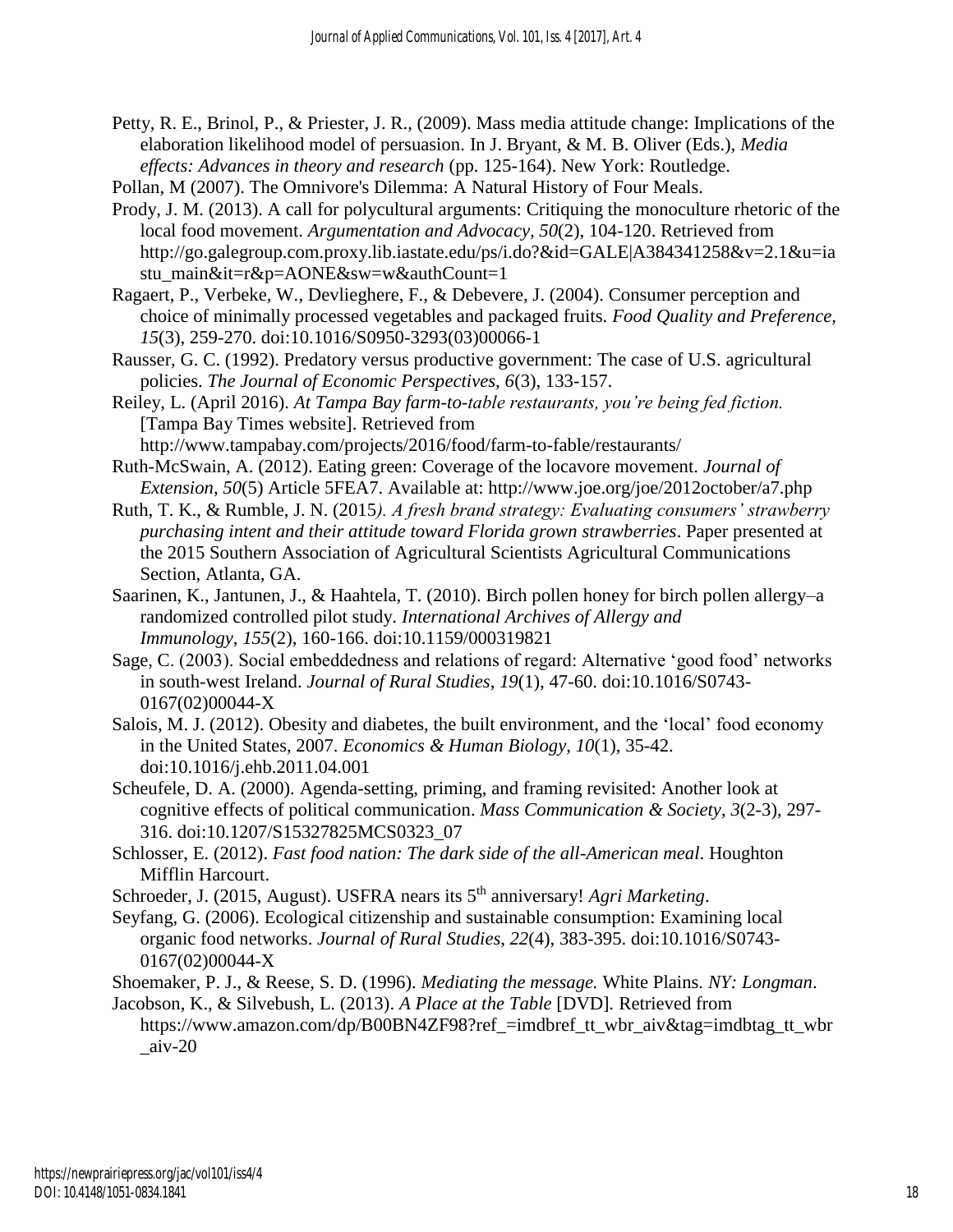- Swann, W. B., & Read, S. J. (1981). Self-verification processes: How we sustain our selfconceptions. *Journal of Experimental Social Psychology, 17*(4), 351-372. doi:10.1016/0022- 1031(81)90043-3
- Sweat, M., O'Donnell, C., & O'Donnell, L. (2001). Cost-effectiveness of a brief video-based HIV intervention for African American and Latino sexually transmitted disease clinic clients. *AIDS, 15*(6), 781–787. Retrieved from http://www.ncbi.nlm.nih.gov/pubmed/11371693
- The Interactive Advertising Bureau (2016). *Multiscreen video best practices: Understanding the next wave of video ad receptivity*. Retrieved from https://www.iab.com/insights/multiscreenvideo-best-practices/
- Thilmany, D., Bond, C. A., & Bond, J. K. (2008). Going local: Exploring consumer behavior and motivations for direct food purchases. *American Journal of Agricultural Economics*, *90*(5), 1303-1309. doi:10.1111/j.1467-8276.2008.01221.x
- Tropp, D. (2014). *Why local food matters: The rising importance of locally grown food in the U.S. food system.* National Association of Counties Legislative Conference. Retrieved from https://www.ams.usda.gov/sites/default/files/media/Why%20Local%20Food%20MattersThe %20Rising%20Importance%20of%20Locally%20Grown%20Food%20in%20the%20U.S.%2 0Food%20System.pdf
- Tuong, W., Larsen, E. R., & Armstrong, A. W. (2014). Videos to influence: A systematic review of effectiveness of video-based education in modifying health behaviors. *Journal of Behavioral Medicine, 37*(2), 218-233. doi:10.1007/s10865-012-9480-7
- Verbeke, W. (2005). Agriculture and the food industry in the information age. *European Review of Agricultural Economics, 32*(3), 347-368. doi:10.1093/eurrag/jbi017
- Weatherell, C., Tregear, A., & Allinson, J. (2003). In search of the concerned consumer: UK public perceptions of food, farming and buying local. *Journal of Rural Studies, 19*(2), 233- 244. doi:10.1016/S0743-0167(02)00083-9
- Weatherell, C., Tregear, A., & Allinson, J. (2003). In search of the concerned consumer: UK public perceptions of food, farming and buying local. *Journal of Rural Studies, 19*(2), 233- 244. doi:10.1016/S0743-0167(02)00083-9
- Webster, J. G., & Ksiazek, T. B. (2012). The dynamics of audience fragmentation: Public attention in an age of digital media. *Journal of Communication, 62*(1), 39-56. doi:10.1111/j.1460-2466.2011.01616.x
- Webster, J. G. (2014). *The marketplace of attention: How audiences take shape in a digital age*. Cambridge, Mass: MIT Press.
- Weinschenk, S. (2011). *100 things every designer needs to know about people*. Pearson Education.
- Weinschenk, S. (2013, January 22). *4 reasons why online video is compelling & persuasive*. [Web blog post]. Retrieved from http://www.blog.theteamw.com/2013/01/22/4-reasons-whyonline-video-is-compelling-persuasive/

YouTube (n.d). *Statistics*. Retrieved from https://www.youtube.com/yt/about/

- Zepeda, L., & Deal, D. (2009). Organic and local food consumer behaviour: Alphabet theory. *International Journal of Consumer Studies, 33*(6), 697-705. doi:10.1111/j.1470- 6431.2009.00814.x
- Zepeda, L., & Leviten-Reid, C. (2004). Consumers' views on local food. *Journal of Food Distribution Research*, *35*(3), 1-6. Retrieved from http://ageconsearch.umn.edu/bitstream/27554/1/35030001.pdf